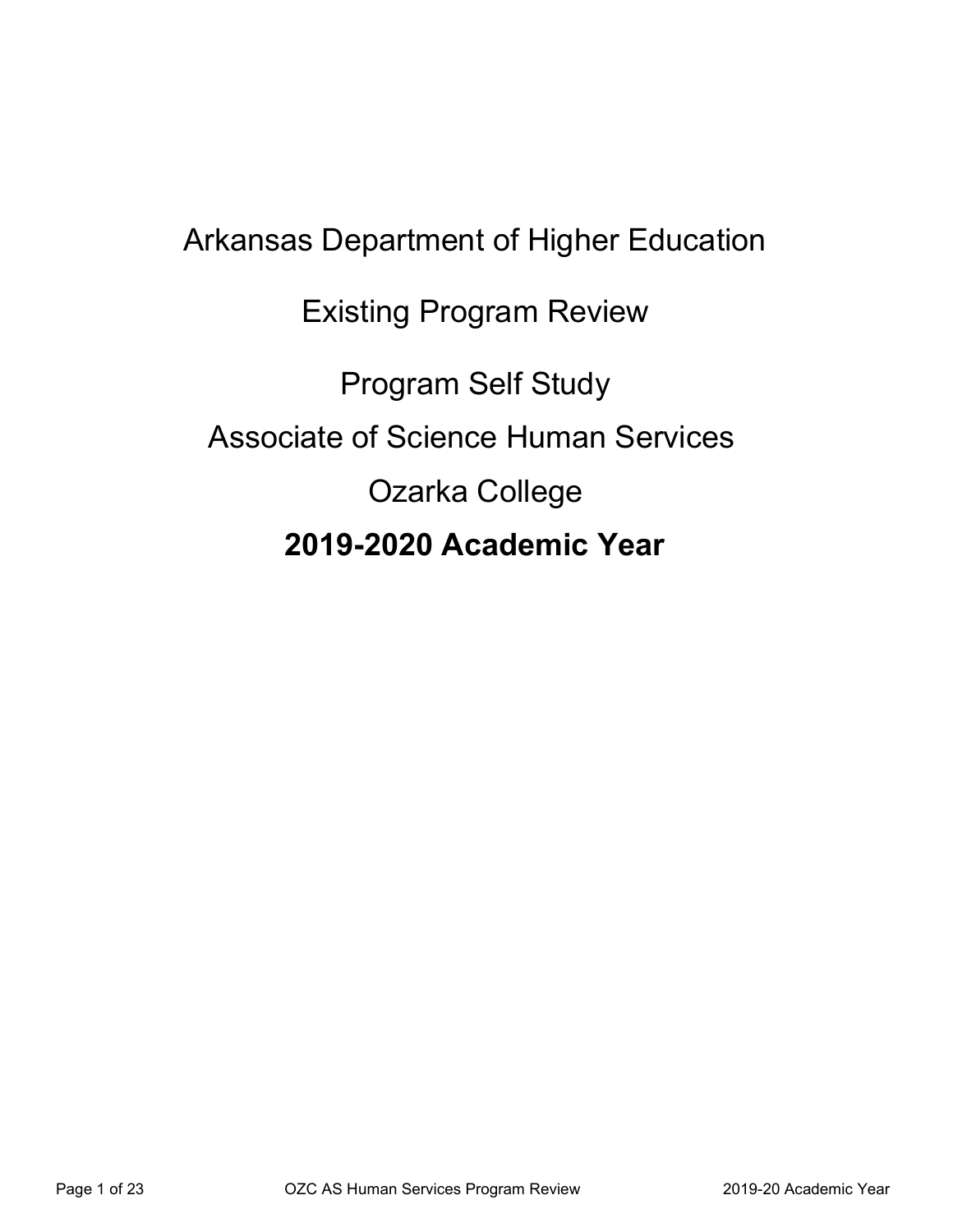#### **SECTION ONE**

#### **Goals, Objectives, and Activities**

#### 1. **Describe specific educational goals, objectives, and activities of the program**.

#### **Philosophy**

The Associate of Science in Human Services degree will be awarded to students who successfully complete a planned program of collegiate level work that is transferable towards a baccalaureate degree in social work from Arkansas State University. This two-year degree is designed to introduce students to the profession of social work. The degree is a pre-professional program and does not guarantee admission to the professional program at Arkansas State University.

#### **Outcomes**

Students completing the degree program will be able to:

- 1. Complete a core curriculum of general and specialized education.
- 2. Develop introductory knowledge in the field of social work.
- 3. Obtain the first two years of a social work degree from Arkansas State University.
- 4. Additionally, the graduate will complete the learning outcomes identified within the General Education Component.

#### 2. **Explain how the program serves the general education program and other disciplinary programs on the campus, if applicable.**

Most of the courses required for the Associate of Science in Human Services are also requirements or elective options for the Associate of Arts in General Education. Faculty who teach the core Human Services courses are also educating students in a wide variety of other programs.

#### 3. **Document market demand and/or state/industry need for careers stemming from the program.**

This is a transfer-only degree. Students completing this degree are eligible to pursue a variety of Bachelor's degrees at four-year universities.

#### 4. **Document student demand for the program.**

Student demand for the program has been consistent with enrollment trends over the past five years:

Fall Enrollment: 2015-16: 25 2016-17: 31 2017-18: 25 2018-19: 21 2019-20: 21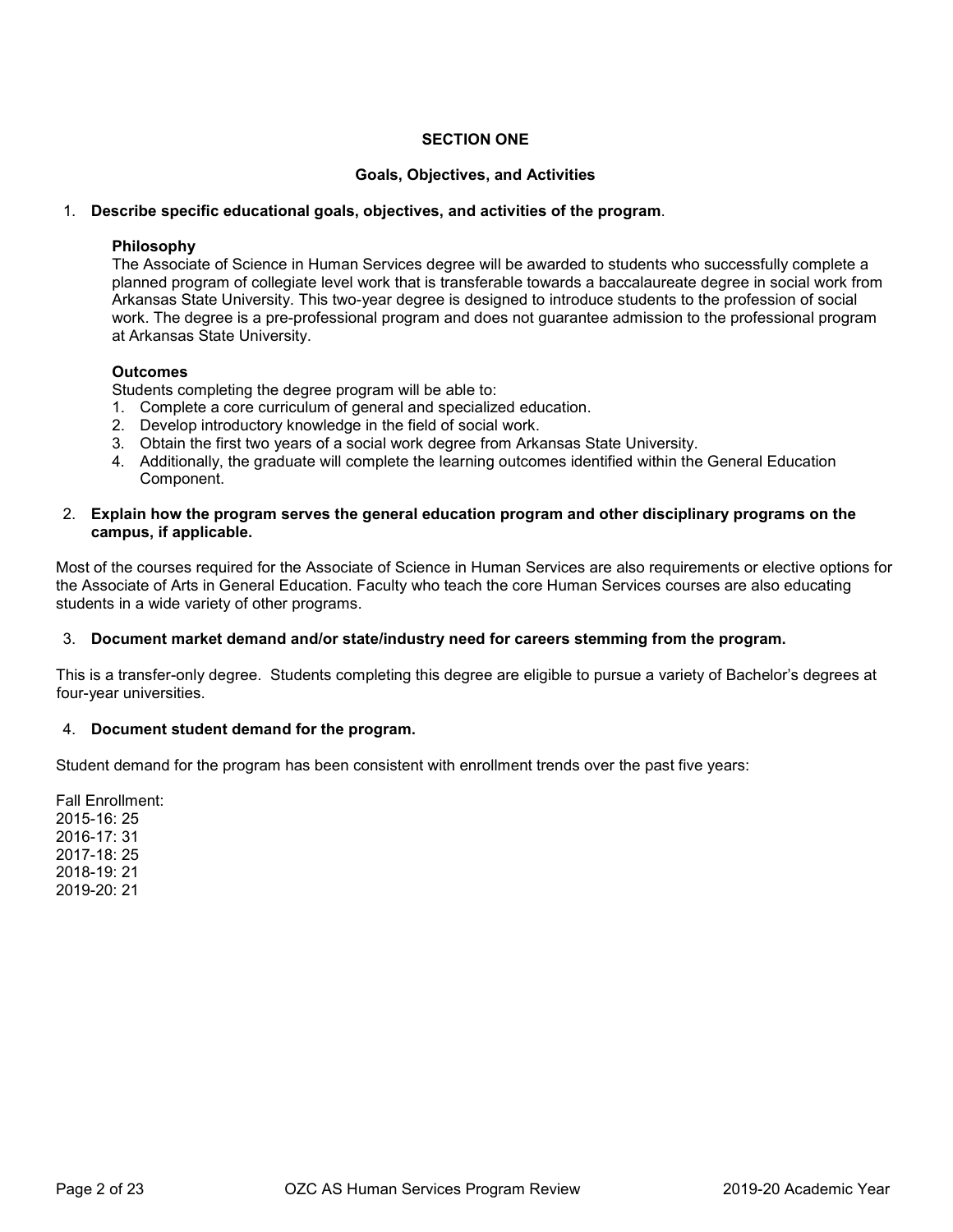#### **SECTION TWO**

#### **Curriculum**

**1. Describe how program content parallels current thinking/trends in the field/trade (best practices, advisory committee recommendations, etc.).** 

Almost all of the courses required for the Associate of Science in Human Services fall under the Arkansas Course Transfer System. The exception to this statement is Introduction to Social Work, which is a course that has special requirements depending on what institution the student is transferring to. As stated above, this program parallels that of Arkansas State University.

#### **2. Provide an outline for each program curriculum, including the sequence of courses.**

#### **Suggested Degree Pathway**

**Semester 1 (13 credit hours) COLL1101** Freshman Seminar(see the

Freshman Seminar Policy) **COMM1313** Communications **ENGL1013** Composition I

Select one course from the following: **MATH1203** College Algebra **MATH1213** Quantitative Literacy

Select one course from the following: **FAMU1003** Fine Arts Music **FATH1003** Fine Arts Theater **FAVI1003** Fine Arts Visual

#### **Semester 2 (16 credit hours)**

**ENGL1023** Composition II **BIOL1004** General Biology & Lab **PSYC2003** General Psychology **GEOG2013** Introduction to Geography **SOCI2013** Introduction to Sociology

#### **Semester 3 (16 credit hours)**

**PHSC1004** Physical Science and Lab **PLSC2003** American National Gov. **NUTR2203** Basic Human Nutrition

Select one course from the following: **ENGL2213** World Literature I **ENGL2223** World Literature II

Select one course from the following: **FAMU1003** Fine Arts Music **FATH1003** Fine Arts Theater **FAVI1003** Fine Arts Visual

#### **Semester 4 (15 credit hours)**

**ANTH2023** Cultural Anthropology **PHED1003** Concepts of PE **SOCI2203** Social Problems **SOCI2023** Introduction to Social Work

Select one course the following: **HIST1003** World Civilization I **HIST1013** World Civilization II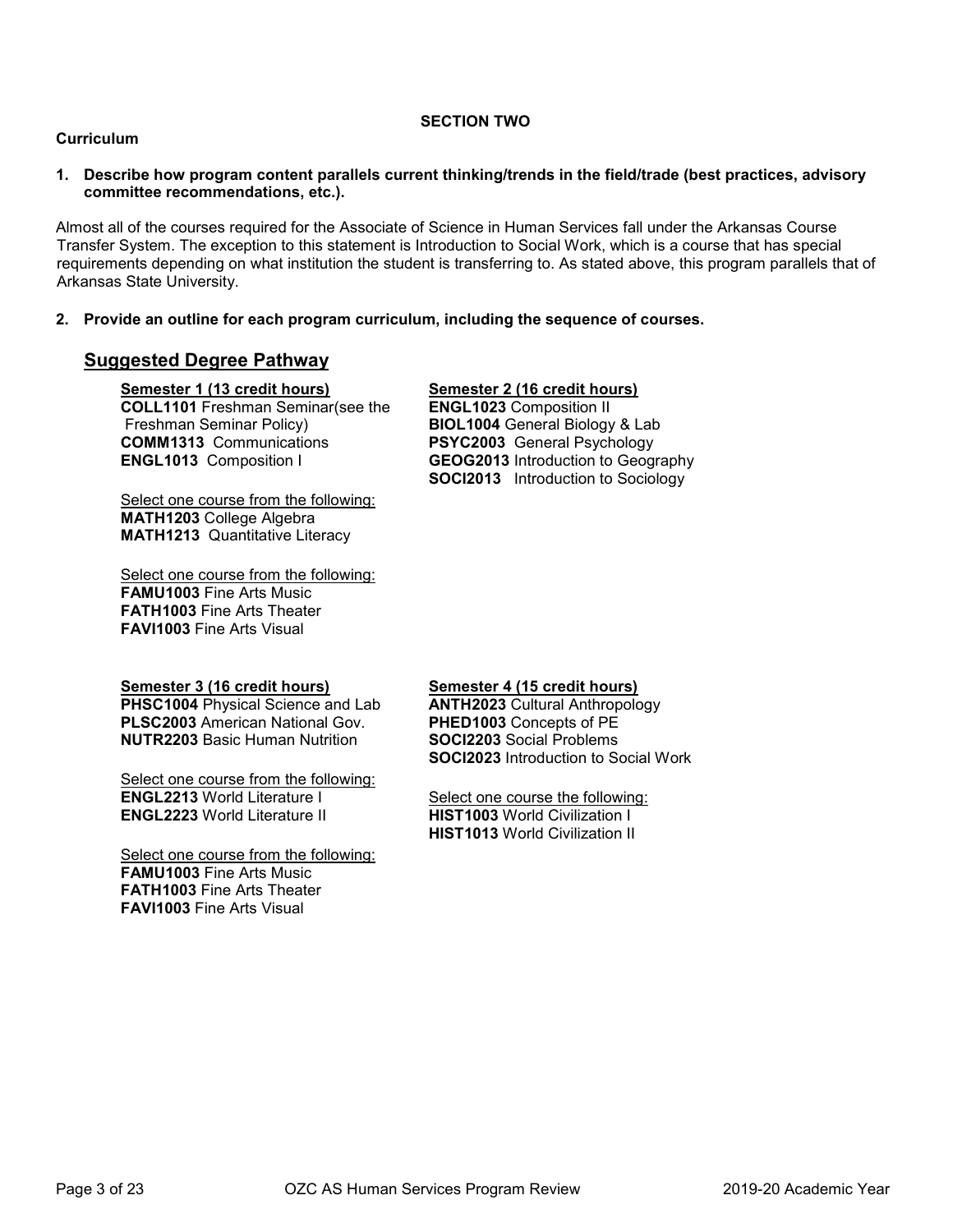**3. State the degree requirements, including general education requirements, institutional, college or school requirements, and major requirements**.

**Curriculum:**

#### **General Education Requirements** (44 credit hours)

**English/Communications** (9 hours ) **COMM1313** Communications **ENGL1013** English Composition I **ENGL1023** English Composition II

**Mathematics** (3 hours) **MATH1203** College Algebra **MATH1213** Quantitative Literacy

**Fine Arts/Humanities** (9 hours) Select one course from the following: **ENGL2213** World Literature I **ENGL2223** World Literature II

Select two courses from the following: **FAMU1003** Fine Arts Music **FATH1003** Fine Arts Theater **FAVI1003** Fine Arts Visual

**Lab Science** (8 hours) **BIOL1004** General Biology & Lab **PHSC1004** Physical Science & Lab

**Social Sciences** (15 hours) **PLSC2003** American National Government **PSYC2003** General Psychology **GEOG2013** Intro to Geography **ANTH2023** Cultural Anthropology

Select one course from the following: **HIST1003** World Civilization I **HIST1013** World Civilization II

#### **Institutional Requirements** (16 credit hours)

**SOCI2013** Introduction to Sociology **SOCI2203** Social Problems **SOCI2023** Introduction to Social Work **NUTR2203** Basic Human Nutrition

**PHED1003** Concepts of PE **COLL1101** Freshman Seminar (see the Freshman Seminar Policy)

#### **Total Credit Hours Required 60 Hours**

**In-state estimated cost of program, excluding web and lab fees, supplies, and books: \$8,000 Tuition and fees are subject to change per Board of Trustee approval.**

#### **4. Indicate the semester/year the core program courses were last offered. Exclude general education courses.**

Courses for the Associate of Science in Human Services are offered each semester with the exception of Introduction to Social Work, which is offered based on student need. That course was last taught in Spring 2020.

#### **5. Provide syllabi for discipline-specific courses and departmental objectives for each course.**

Syllabi are included in attached file.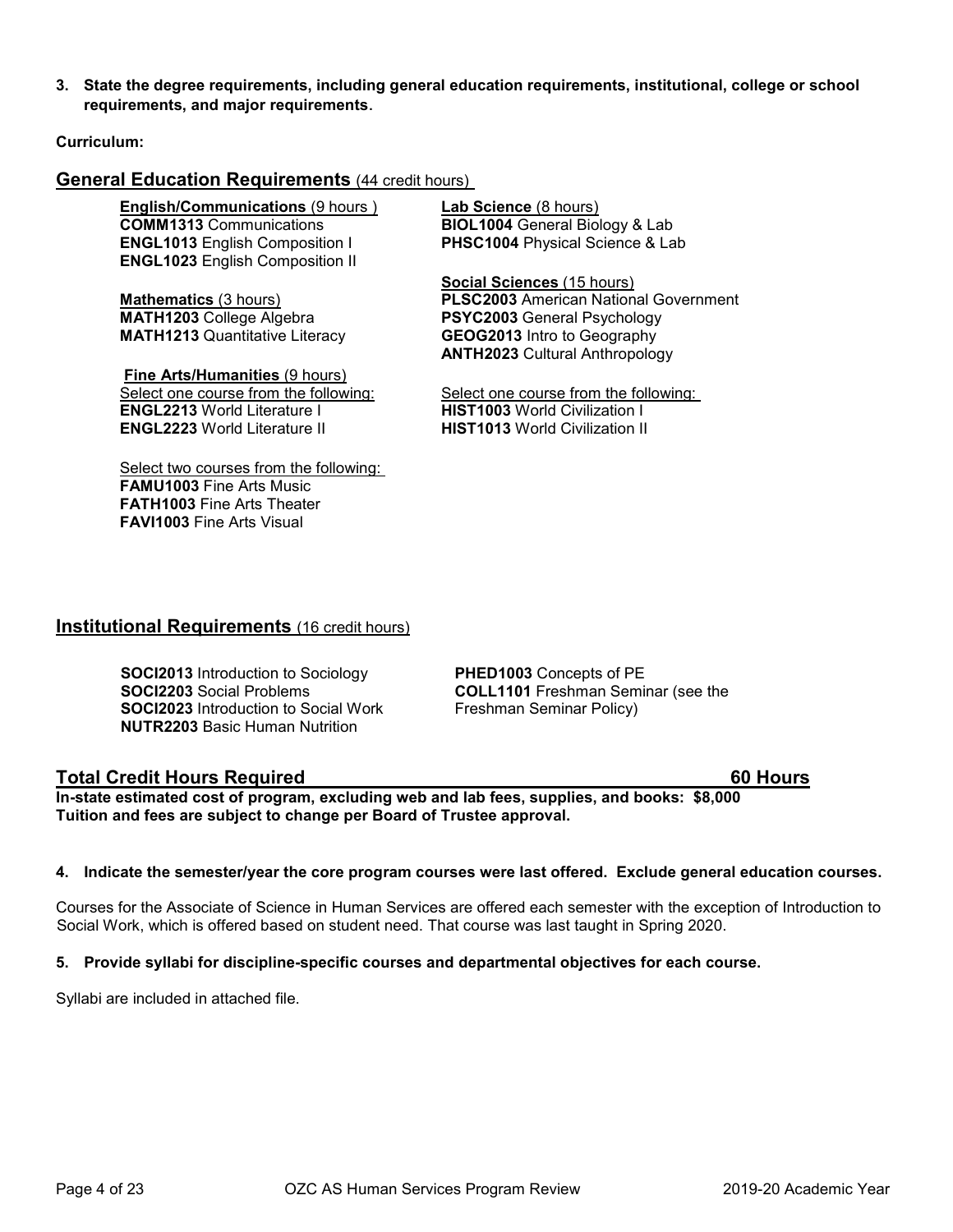#### **6. Outline the process for the introduction of new courses, including all internal curriculum review processes and the findings.**

Curriculum development is a key element in the education process at Ozarka College and requires careful planning and implementation in order to meet student and community needs within the scope of the institution's mission.

To enable the College to be accurate and consistent in curriculum development, the following plan complements existing Board academic policies. These policies can be found in Section Four of the Ozarka College Board Policy and Procedures Manual.

Proposals for new curriculum are generated from many sources. Common sources include faculty initiative, administrative initiative, curriculum committee, advisory committee, needs assessment, and program review.

Minor curriculum changes or developments such as adding or deleting specific courses necessitate the following procedure:

- 1. Faculty and Division Chair Development
- 2. Curriculum Committee Review and Approval
- 3. Faculty Council Review and Approval
- 4. Administrative Council Review and Approval

Additionally, minor curricular changes must also be examined before implementation to determine whether the proposal is compatible with the institution's mission and resources, and whether the proposed change will supplement (not supplant) current curriculum.

Major curriculum changes or developments include new programs that result in a certificate or degree, new majors leading to a certificate or degree, and others as defined by the Arkansas Department of Higher Education. These require more intense research, planning, and documentation that will result in a formal written proposal to the Arkansas Higher Education Coordinating Board.

Generally, major curricular change or development requires a steering committee comprised of professionals in the field or related area, college faculty, and administration. As with all curriculum proposals, major curriculum proposals are subject to approval through the progressive committee structure of the College, the Ozarka Board of Trustees, the Arkansas Department of Higher Education, and the Arkansas Higher Education Coordinating Board.

Any new programs involving Title IV funding that are comprised of 50 percent new courses must also be approved by the Higher Learning Commission. The Ozarka College curriculum development process involves a hierarchy of procedures and opportunities for evaluation, assessment, and revision. At any step in the process, the proposal may be returned to the originator and/or the previous decision-making body for additional information, clarification, or revision. Curriculum changes, additions, and revisions reflect a persistent focus on program and course relevancy.

Instructor-to-student interaction for distance courses are achieved through various means. All courses offer interaction through email, phone conversations, web conferencing, and office appointments. Instruction of course material is offered through instructor videos, PowerPoint presentations, and classroom discussion through discussion board, assignments, and test/quizzes. Some tests may be proctored.

#### 7. **List courses in the proposed degree program currently offered by distance delivery.**

All of the core courses and most of the electives that are included in the AA are offered via distance delivery— through ITV or Internet.

| 1. | <b>ENGL1013</b> | <b>English Composition I</b>  |
|----|-----------------|-------------------------------|
| 2. | <b>ENGL1023</b> | <b>English Composition II</b> |
| 3. | <b>MATH1203</b> | College Algebra               |
| 4. | <b>MATH1213</b> | Quantitative Literacy         |
| 5. | <b>BIOL1004</b> | General Biology and Lab       |
| 6. | <b>PHSC1004</b> | Physical Science and Lab      |
| 7. | <b>ENGL2213</b> | World Literature I            |
| 8. | <b>ENGL2223</b> | <b>World Literature II</b>    |
|    |                 |                               |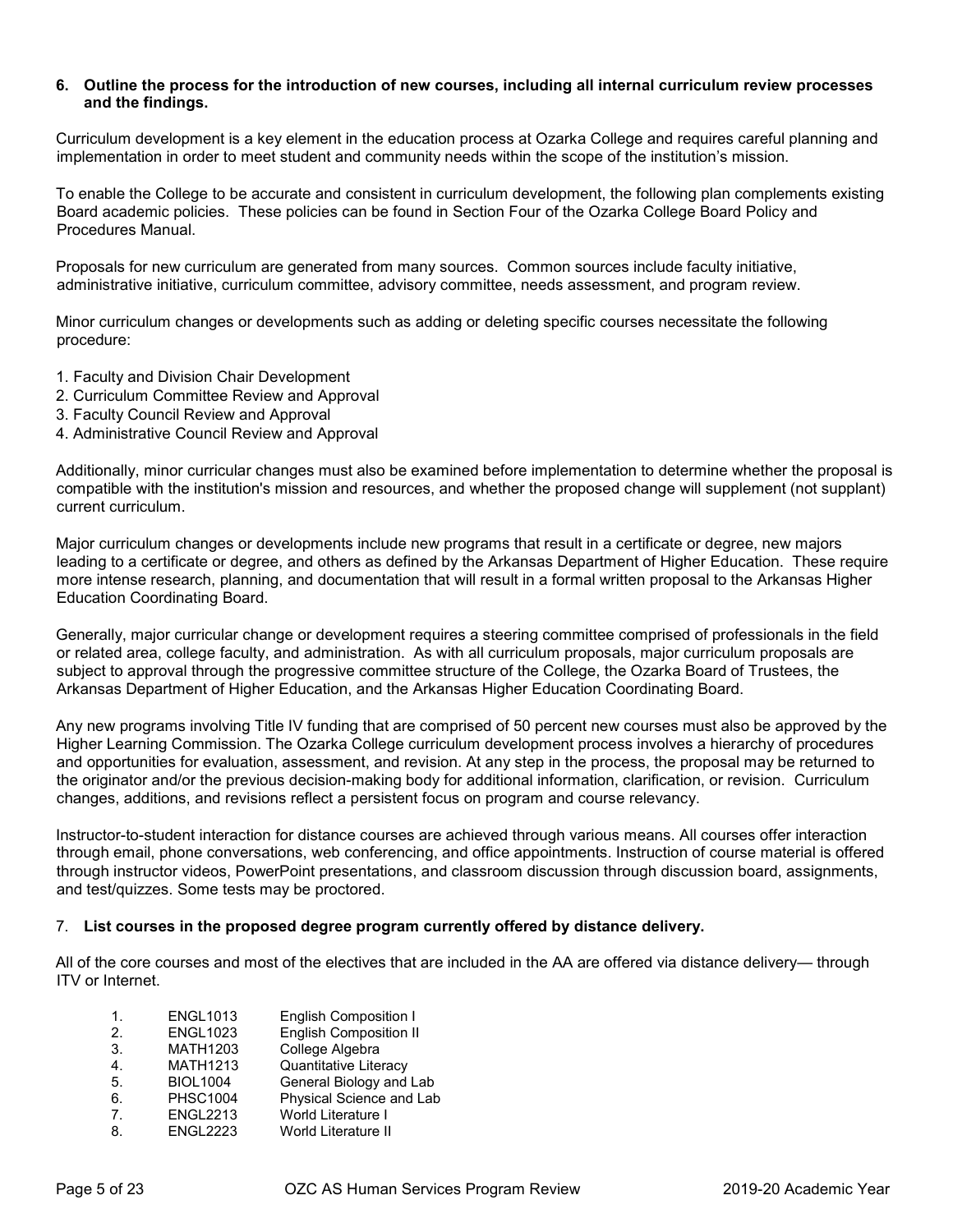| 9.  | <b>FAMU1003</b>             | <b>Fine Arts Music</b>                                          |
|-----|-----------------------------|-----------------------------------------------------------------|
| 10. | <b>FATH1003</b>             | <b>Fine Arts Theater</b>                                        |
| 11. | <b>FAVI1003</b>             | Fine Arts Visual                                                |
| 12. | <b>HIST2003</b>             | American History I                                              |
| 13. | <b>HIST2013</b>             | American History II                                             |
| 14. | <b>PLSC2003</b>             | American National Government                                    |
| 15. | <b>HIST1003</b>             | World Civilization I                                            |
| 16. | <b>HIST1013</b>             | <b>World Civilization II</b>                                    |
| 17. | <b>ANTH2023</b>             | <b>Cultural Anthropology</b>                                    |
| 18. | ECON2313                    | Intro, to Microeconomics                                        |
| 19. | <b>ECON2323</b>             | Introduction to Macroeconomics                                  |
| 20. | GEOG2013                    | Intro to Geography                                              |
| 21. | <b>PSYC2003</b>             | General Psychology                                              |
| 22. | SOCI2013                    | Introduction to Sociology                                       |
| 23. | PHED1002                    | <b>Concepts of Physical Activity</b>                            |
| 24. |                             |                                                                 |
| 25. | ANTH2023<br><b>ANTH2033</b> | <b>Cultural Anthropology</b><br>Introduction to Russian Culture |
|     |                             |                                                                 |
| 26. | ART1123                     | Art History I                                                   |
| 27. | ART1133                     | Art History II                                                  |
| 28. | <b>BIOL2001</b>             | Independent Study in Biology - one                              |
| 29. | <b>BIOL2002</b>             | Independent Study in Biology - two                              |
| 30. | <b>BIOL2003</b>             | Independent Study in Biology-three                              |
| 31. | <b>BIOL2004</b>             | General Ecology and Lab                                         |
| 32. | <b>BIOL2014</b>             | Microbiology and Lab                                            |
| 33. | <b>BIOL2024</b>             | Principles of Zoology and Lab                                   |
| 34. | <b>BIOL2214</b>             | Anatomy and Physiology I and Lab                                |
| 35. | <b>BIOL2224</b>             | Anatomy and Physiology II and Lab                               |
| 36. | CHEM1003                    | Introduction to Chemistry                                       |
| 37. | <b>CHEM1014</b>             | General Chemistry and Lab                                       |
| 38. | <b>CHEM1024</b>             | General Chemistry II and Lab                                    |
| 39. | <b>CHEM1034</b>             | Introduction to Organic Biochemistry and Lab                    |
| 40. | COMM1123                    | Interpersonal Communication                                     |
| 41. | <b>CRIM1023</b>             | Introduction to Criminal Justice                                |
| 42. | <b>ENGL2023</b>             | Mythology                                                       |
| 43. | <b>ENGL2103</b>             | <b>Creative Writing</b>                                         |
| 44. | <b>ENGL2313</b>             | American Literature I                                           |
| 45. | <b>ENGL2323</b>             | American Literature II                                          |
| 46. | <b>ENGL2683</b>             | Masters of Western Literature                                   |
| 47. | GEOL1004                    | Essentials of Earth Science and Lab                             |
| 48. | <b>HIST1023</b>             | History of World Religions                                      |
| 49. | <b>HIST2023</b>             | Arkansas History                                                |
| 50. | <b>HIST2033</b>             | History of Women in Western Civilization                        |
| 51. | <b>MATH1301</b>             | Trigonometry Lab                                                |
| 52. | MATH1303                    | Trigonometry                                                    |
| 53. | <b>MATH1504</b>             | Precalculus                                                     |
| 54. | MATH2003                    | <b>Statistical Methods</b>                                      |
| 55. | MATH2013                    | <b>Survey of Calculus</b>                                       |
| 56. | <b>MATH2033</b>             | Math Concepts I                                                 |
| 57. | MATH2043                    | Math Concepts II                                                |
| 58. | MATH2143                    | <b>Business Calculus</b>                                        |
| 59. | <b>PHSC2004</b>             | Introduction to Environmental Science                           |
| 60. | <b>PHYS2014</b>             | General Physics I                                               |
| 61. | PSYC2313                    | Developmental Psychology                                        |
| 62. | <b>PSYC2513</b>             | Abnormal Psychology                                             |
| 63. | SOCI2023                    | Introduction to Social Work                                     |
| 64. | SOCI2203                    | Social Problems                                                 |
| 65. | SPAN1013                    | Elementary Spanish I                                            |
| 66. | SPAN1023                    | <b>Elementary Spanish II</b>                                    |
| 67. |                             |                                                                 |
|     | COLL1001                    | <b>College Success Orientation</b>                              |
| 68. | COLL2001                    | College Capstone                                                |
| 69. | CPSI1003                    | Intro. to Computer Applications                                 |

Syllabi for core discipline-specific courses are attached.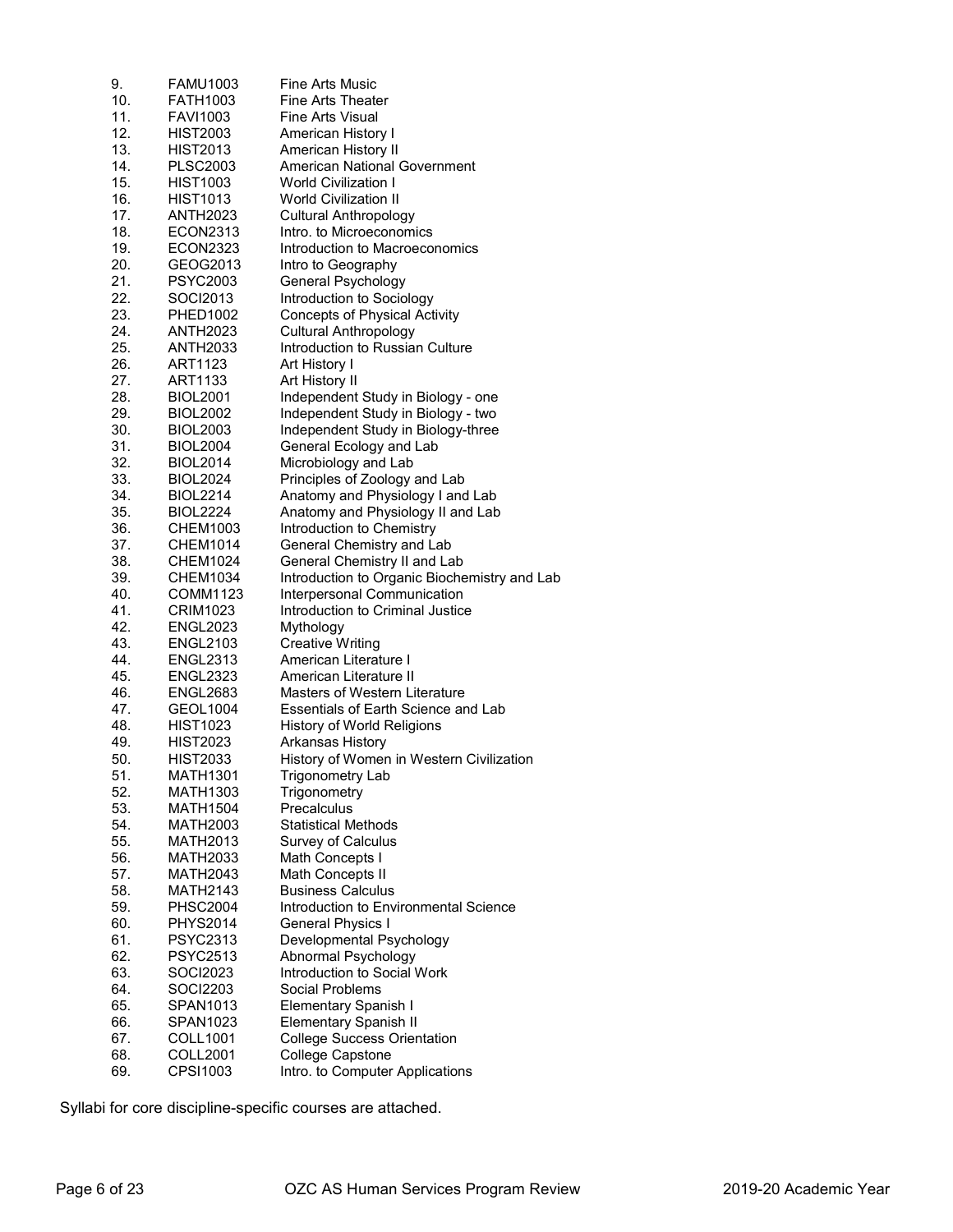#### 8. **Describe the instructor-to-student and student-to-student interaction for distance courses (prerequisite courses, lab requirements, examination procedures-online/proctored, instructor response to student assignments).**

All faculty teaching online, fulltime or adjunct must complete the MyOzarka training course provided by the Director of Distance Education.

All of the general education course requirements are offered via distance delivery with the exception of English Comp I with Supplemental Lab, which must be taken in the classroom. These courses are offered in class only; however, students have the option of fulfilling the math requirement with College Algebra, which is offered via distance delivery; however, they would have to achieve the appropriate score on placement tests or successfully complete the developmental education course sequence.

### **Procedures for consistency in developing online courses:**

| COURSE<br><b>CONTENT</b>                                   | All instructors who teach a course must coordinate with other instructors teaching the same course to assure<br>consistency throughout the curriculum and quality of content of courses.                                                                                                                                                                                                                                                                                                                                                                                  |  |  |  |
|------------------------------------------------------------|---------------------------------------------------------------------------------------------------------------------------------------------------------------------------------------------------------------------------------------------------------------------------------------------------------------------------------------------------------------------------------------------------------------------------------------------------------------------------------------------------------------------------------------------------------------------------|--|--|--|
|                                                            |                                                                                                                                                                                                                                                                                                                                                                                                                                                                                                                                                                           |  |  |  |
|                                                            | All courses should contain the same rigor and grading standards.                                                                                                                                                                                                                                                                                                                                                                                                                                                                                                          |  |  |  |
| <b>FIRST WEEK</b><br><b>ACTIVITIES</b>                     | Please include an "Introduce Yourself" Discussion in your first week of activities.<br>Also, please include a getting started assignment—does not have to be graded—that gives the student information<br>about your expectations in the course and how to proceed.                                                                                                                                                                                                                                                                                                       |  |  |  |
|                                                            | Please be sure your student has enrolled in the Online Orientation Course for Students in online courses. You can<br>see if they have completed the course by checking your roster. Completion of this orientation will be indicated with a<br>"Y" or "N" or a red $\sim$ mark. If the student shows a "Y", then they have completed the course. If it is an "N", then they<br>are currently enrolled, but have not completed it. If is shows a red ~, then you can click on the red symbol and it will<br>automatically enroll them in the course.                       |  |  |  |
|                                                            | Please explain to the student that you are requiring them to complete this orientation course—it will only take 1-2<br>hours to complete. You may set this use as an assignment and award points for completion. Be sure to give the<br>students that have already completed the course points. You will need to check with the Distance Education<br>Director to get information of when the ones that have not previously completed the course do complete it. Have the<br>students let you know they completed it and then check with the Distance Education Director. |  |  |  |
|                                                            | If you have a student that has not completed the activities in week one, please CONTACT them immediately by mail<br>or phone and be sure they intend to continue in the course and that they need to get started.                                                                                                                                                                                                                                                                                                                                                         |  |  |  |
| <b>ACTIVITIES</b><br><b>SECTION OF</b><br><b>MY OZARKA</b> | Weekly Activities must be entered in MyOzarka Activities Section. There should be activities or instructions on how<br>to proceed in the course each week.                                                                                                                                                                                                                                                                                                                                                                                                                |  |  |  |
|                                                            | Enter all your assignments to be graded in the activities section of MyOzarka. By doing this, you can enter a grade<br>in the grade book for everything that is to be graded and students always have a current grade showing how they are<br>doing in the class.                                                                                                                                                                                                                                                                                                         |  |  |  |
|                                                            | Enter required discussions as an individual assignment in activities section of My Ozarka in the week that it is due,<br>and indicate in the assignment the topic to be discussed in the discussion. Also instruct student to go to the<br>Discussion Board to Discuss the topic. Be sure to enter a Discussion Thread for each of the Discussion<br>Assignments given. This way, when you copy forward your course to another semester, you will have your<br>discussion topics available.                                                                               |  |  |  |
|                                                            | Enter start and stop dates for assignments to require students to stay at the same pace as in-class coursework.<br>Please do not open all assignments at the beginning of the semester or leave them open for the entire semester.<br>When you put your assignments in the week that they are due, the program will set the due dates for that week.                                                                                                                                                                                                                      |  |  |  |
|                                                            | Be sure to coordinate coursework for web classes to cover the same information and require the same assignment<br>load as the in-class course. Instructors must work together to maintain course consistency and quality from web to<br>in-class.                                                                                                                                                                                                                                                                                                                         |  |  |  |
|                                                            |                                                                                                                                                                                                                                                                                                                                                                                                                                                                                                                                                                           |  |  |  |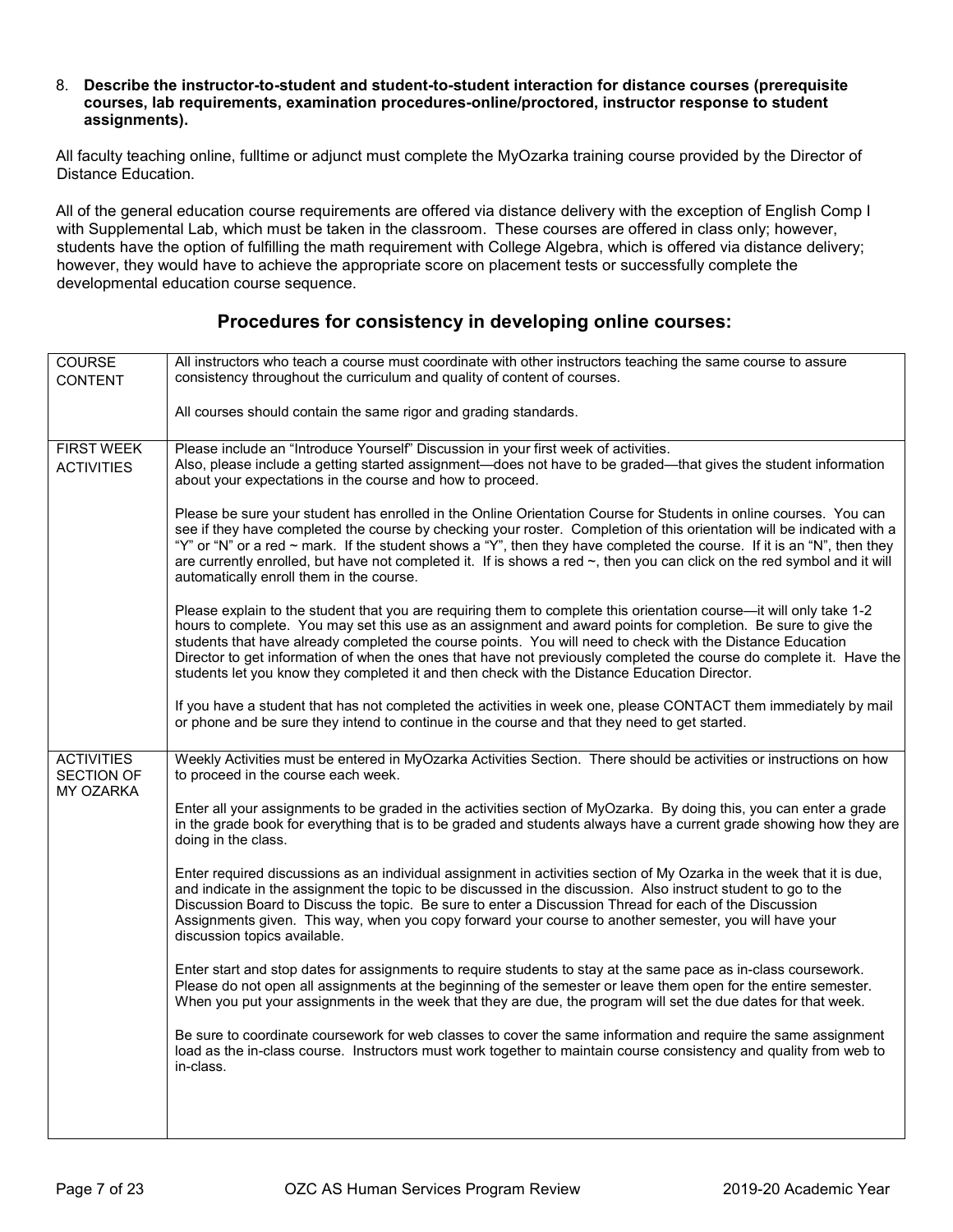|                                                      | Instruct students to save their submissions in .rtf format, so that the file may be opened by any software program.                                                                                                                                                                                                                                                                                                                                                                                                                                                                                                                                                                                                                                                                                                                                                                                                                                                                                                                                   |  |  |  |
|------------------------------------------------------|-------------------------------------------------------------------------------------------------------------------------------------------------------------------------------------------------------------------------------------------------------------------------------------------------------------------------------------------------------------------------------------------------------------------------------------------------------------------------------------------------------------------------------------------------------------------------------------------------------------------------------------------------------------------------------------------------------------------------------------------------------------------------------------------------------------------------------------------------------------------------------------------------------------------------------------------------------------------------------------------------------------------------------------------------------|--|--|--|
|                                                      | Include homework type assignments, as well as problem type exams in the activities section.                                                                                                                                                                                                                                                                                                                                                                                                                                                                                                                                                                                                                                                                                                                                                                                                                                                                                                                                                           |  |  |  |
| <b>CREATING</b><br><b>DISCUSSIONS</b>                | Regular discussion assignments are required of all web courses. This allows for student to student and student to<br>instructor interaction. The discussions may be entered in the Activities Section of MyOzarka in the week they are<br>due; however, they may have an open date earlier.                                                                                                                                                                                                                                                                                                                                                                                                                                                                                                                                                                                                                                                                                                                                                           |  |  |  |
|                                                      | It is critically important to have an "Introduce Yourself" discussion in the first week activity section. This will let you<br>know who is participating in the course from the first week.                                                                                                                                                                                                                                                                                                                                                                                                                                                                                                                                                                                                                                                                                                                                                                                                                                                           |  |  |  |
| LINKING AND<br><b>CREATING</b><br><b>CONTENT FOR</b> | Add helpful links, textbook website link, youtube.com video links, help sheets, etc. to supplement your assignments<br>in the Activities Section as a new item.                                                                                                                                                                                                                                                                                                                                                                                                                                                                                                                                                                                                                                                                                                                                                                                                                                                                                       |  |  |  |
| <b>ASSIGNMENTS</b>                                   | You can add all your content in any Week; however, the content must be linked to an assignment for the student to<br>see it.                                                                                                                                                                                                                                                                                                                                                                                                                                                                                                                                                                                                                                                                                                                                                                                                                                                                                                                          |  |  |  |
|                                                      | When you create Assignments in any week, you can then link any of your Content items directly to any assignment<br>in any week.                                                                                                                                                                                                                                                                                                                                                                                                                                                                                                                                                                                                                                                                                                                                                                                                                                                                                                                       |  |  |  |
|                                                      | If you have taught your class as an interactive video class, you will have archived lectures of all class section from<br>all semesters that may be linked to your current course assignments for students to view in-class presentations of<br>the content.                                                                                                                                                                                                                                                                                                                                                                                                                                                                                                                                                                                                                                                                                                                                                                                          |  |  |  |
|                                                      | You may also create your own videos of presentations of theory and content.                                                                                                                                                                                                                                                                                                                                                                                                                                                                                                                                                                                                                                                                                                                                                                                                                                                                                                                                                                           |  |  |  |
|                                                      | Also, tools like http://www.screencast-o-matic.com/ Screencast-o-Matic are excellent ways to capture items on your<br>screen, while you talk and explain content. It is free for 15 minute videos.                                                                                                                                                                                                                                                                                                                                                                                                                                                                                                                                                                                                                                                                                                                                                                                                                                                    |  |  |  |
| <b>EXAMS AND</b>                                     | Exams and Quizzes in MyOzarka may be created in the Activities section of any week.                                                                                                                                                                                                                                                                                                                                                                                                                                                                                                                                                                                                                                                                                                                                                                                                                                                                                                                                                                   |  |  |  |
| QUIZZES                                              | Give frequent exams, quizzes, or other various types of assessment of student comprehension--maybe every<br>chapter or two.                                                                                                                                                                                                                                                                                                                                                                                                                                                                                                                                                                                                                                                                                                                                                                                                                                                                                                                           |  |  |  |
|                                                      | Give a proctored comprehensive final exam which is weighted heavy enough to assure that student must know the<br>information in order to make above a C in the course, i.e. 200-300 points. These will be proctored final exams for<br>Online Courses on each of the Ozarka Campuses during finals week.                                                                                                                                                                                                                                                                                                                                                                                                                                                                                                                                                                                                                                                                                                                                              |  |  |  |
|                                                      | Other problem exams as assignments in the activities section of My Ozarka:                                                                                                                                                                                                                                                                                                                                                                                                                                                                                                                                                                                                                                                                                                                                                                                                                                                                                                                                                                            |  |  |  |
|                                                      | You may set up any of your other problem type exams as assignments to be at a certain time on one day, at one<br>time. All students should be required to take the exam at the same time or date. You might set up the exam at a<br>time when all students can access it, and limit the time it is open to 90-120 minutes to complete and submit.                                                                                                                                                                                                                                                                                                                                                                                                                                                                                                                                                                                                                                                                                                     |  |  |  |
|                                                      | This is also possible to do with the Exams or Quizzes in My Ozarka, if you want more security.                                                                                                                                                                                                                                                                                                                                                                                                                                                                                                                                                                                                                                                                                                                                                                                                                                                                                                                                                        |  |  |  |
|                                                      | Textbook test banks may be uploaded to the test bank section of Exams in My Ozarka for each course. You may<br>create tests or create one test with all the questions for a chapter as a test bank for that chapter in one of the<br>programs that comes with your textbook instructor CD. These may be done in "Exam View" for example. Once you<br>have created it in one of these programs, you can export it to go in "blackboard format". The entire zipped file you<br>create may then be uploaded to MyOzarka test banks in the Exams section. Then when you create exams for that<br>chapter, you will have to option to choose which questions or have the program randomly choose from the entire<br>test bank questions for the exams. Students would then receive different questions in a random format. My Ozarka<br>Exams also creates a different or of questions and multiple choice answer sequence for each person; therefore, if<br>they are sitting next to each other, they would not get the same questions in the same order. |  |  |  |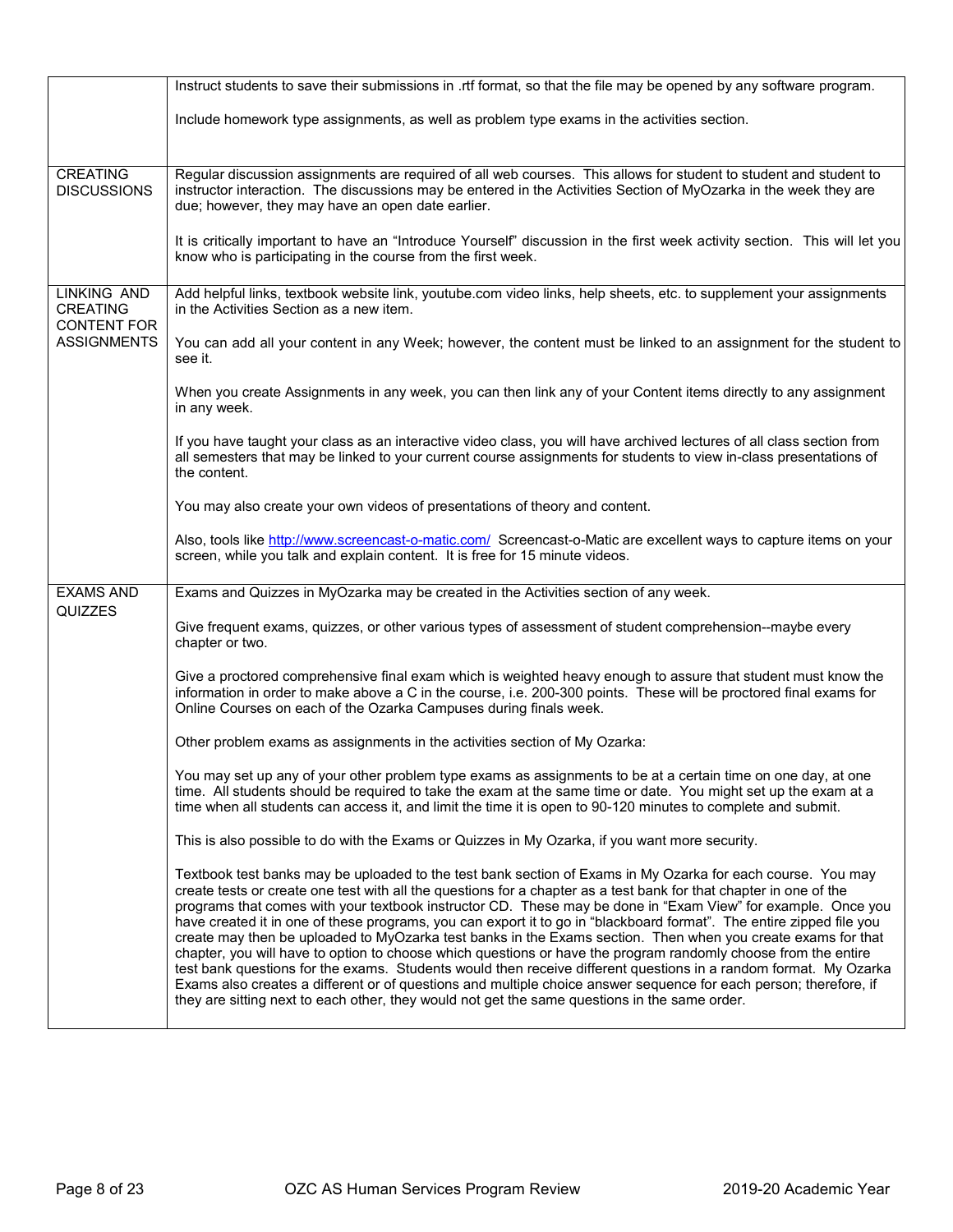| <b>SYLLABUS</b> | EXAMPLE OF POSSIBLE WORDING ON SYLLABI                                                                                                                                                                                                                                                                                                                                                                                                            |  |  |  |
|-----------------|---------------------------------------------------------------------------------------------------------------------------------------------------------------------------------------------------------------------------------------------------------------------------------------------------------------------------------------------------------------------------------------------------------------------------------------------------|--|--|--|
|                 | Methods of Instruction:                                                                                                                                                                                                                                                                                                                                                                                                                           |  |  |  |
|                 | DUE DATES FOR ALL ASSIGNMENTS AND EXAMS AND QUIZZES ARE FOUND IN THE ACTIVITIES OF MY<br>OZARKA.                                                                                                                                                                                                                                                                                                                                                  |  |  |  |
|                 | This course will be comprised of:                                                                                                                                                                                                                                                                                                                                                                                                                 |  |  |  |
|                 | Videos, power points, links to textbook sites, exercises, problems and solutions for each chapter are linked to the<br>resources assignment for each chapter.                                                                                                                                                                                                                                                                                     |  |  |  |
|                 | Discussions for chapters and required topics will be included in the activities section of MyOzarka.                                                                                                                                                                                                                                                                                                                                              |  |  |  |
|                 | Problem exams located in the activities section of MyOzarka. Students must open, download, complete and submit<br>these exams in the assignment on or before the due date and time.                                                                                                                                                                                                                                                               |  |  |  |
|                 | Exams and quizzes must be taken in MyOzarka Exams section on or before the due date. These show up in the<br>activities section of each week.                                                                                                                                                                                                                                                                                                     |  |  |  |
|                 | This is a web-based course. Students must be self-motivated. Students must access the course website and<br>MyOzarka and participate in the activities for each week on or before the due dates shown on the assignment.                                                                                                                                                                                                                          |  |  |  |
|                 | Students must log in to this course regularly and participate weekly. Online courses require as much time as a<br>regular course and student activity is tracked.                                                                                                                                                                                                                                                                                 |  |  |  |
|                 | Make-Up Policy:<br>You MUST plan ahead and complete assignments, exams and quizzes on or before the due dates. Computers<br>down, internet down, computer broken are NOT EXCUSES to allow late work. If computer shuts down during an<br>exam online, student should call or e-mail instructor at the time of the failure. Tracking will be checked and if excuse<br>is legitimate, work may be opened--at discretion of instructor.              |  |  |  |
|                 | If you are working on an exam or quiz BEFORE THE DUE DATE and something happens online to shut you out of<br>the quiz or exam, you may notify the instructor, who will at her discretion after investigating the situation, reopen the<br>quiz or exam for you to finish it.                                                                                                                                                                      |  |  |  |
|                 | Please be aware that we have tracking on MyOzarka that shows exactly when you logged onto exams, etc. If your<br>computer went off or the site went down, we will have documentation as to how long you were at a certain place on<br>MyOzarka.                                                                                                                                                                                                   |  |  |  |
|                 | No late work accepted. Extenuating circumstances may be considered by instructor.                                                                                                                                                                                                                                                                                                                                                                 |  |  |  |
|                 | Attendance Policy:                                                                                                                                                                                                                                                                                                                                                                                                                                |  |  |  |
|                 | You should expect to spend as much time in this class as you would in an in-class class, plus time to do your<br>homework. Classes on the web make the class more flexible NOT easier!                                                                                                                                                                                                                                                            |  |  |  |
|                 | Students must participate in this course via the web. Assignments are to be submitted, quizzes taken, exams taken,<br>discussion comments entered in the discussion section, and e-mail used for communication. Student time on the site<br>will be monitored. Students who do not log regularly, participate in discussions and turn in assignments on or before<br>the due date may receive a grade of "F" at the discretion of the instructor. |  |  |  |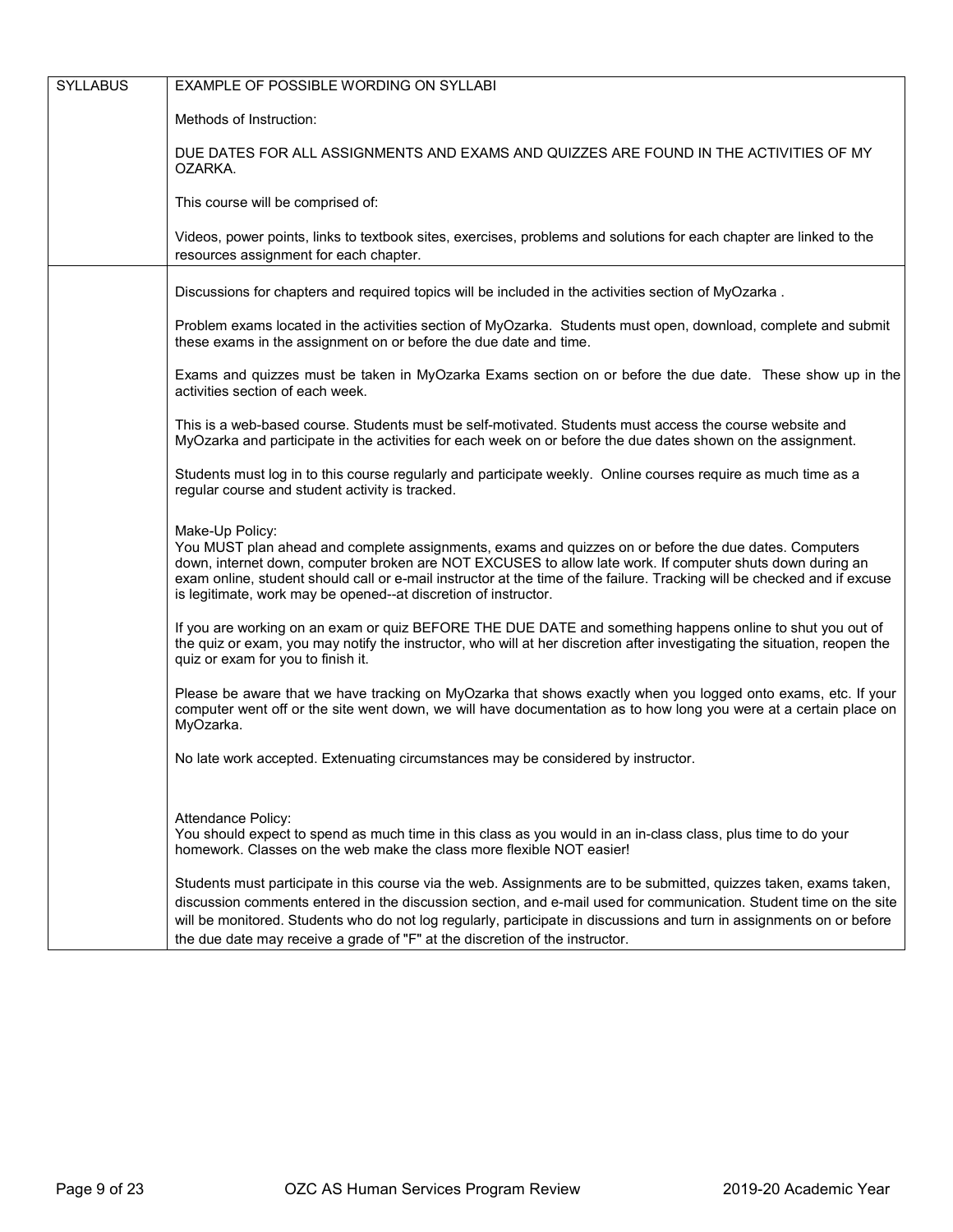#### Rubric for Online Instruction Instructor: Course: Date: Baseline **Effective** Effective **Exemplary** Category 1 Learner Support & **Resources** Course contains limited Information for online learner support and links to campus resources. Course provides limited course-specific resources, limited contact info for instructor, department, and/or program Course offers limited resources supporting course content and different learning abilities. Course contains adequate information for online learner support and links to campus resources. Course provides adequate course-specific resources, some contact information for instructor, department and program. Course offers access to adequate resources supporting course content and different learning abilities. Course contains extensive information about being an online learner and links to campus resources. Course provides a variety of coursespecific resources, contact information for instructor, department, and program. Course offers access to a wide range of resources supporting course content and different learning abilities. Category 2 Online Organization & **Design** Much of the course is under construction, with some key components identified such as the syllabus. Course syllabus is unclear about what is expected of students. Aesthetic design does not present and communicate course information clearly. Web pages are inconsistent both visually and functionally. Accessibility issues are not address. (Including: sight, mobility, hearing, cognition, and technical.) DCourse is organized and<br>navigable. Students can Students can understand the key components and structure of the course. Course syllabus identifies and delineates the role the online environment will play in the course. Aesthetic design presents and communicates course information clearly. Most web pages are visually and functionally consistent. Accessibility issues are briefly addressed. Course is well organized and easy to navigate. Students can clearly understand all components and structure of the course. Course syllabus identifies and clearly delineates the role the online environment will play in the total course. Aesthetic design presents and communicates course information clearly throughout the course.  $\Box$ All web pages are visually and functionally consistent throughout the course. Accessibility issues are addressed throughout the course. Category 3 Instructional Design and **Delivery** Course offers limited opportunity for interaction and communication student to student, student to instructor and student to content. Course goals are not clearly defined and do not align to learning objectives. **DLearning** objectives are vague or incomplete and learning activities are absent or unclear. Course provides limited visual, textual, kinesthetic and/or auditory activities to enhance student learning and accessibility. Course provides limited activities to help students develop critical thinking and/or problem-solving skills. Course offers adequate opportunities for interaction and communication student to student, student to instructor and student to content. Course goals are adequately defined but may not align to learning objectives. Learning objectives are identified and learning activities are implied. Course provides adequate visual, textual, kinesthetic and/or auditory activities to enhance student learning and accessibility. Course provides adequate activities to help students develop critical thinking and/or problem-solving skills. Course offers ample opportunities for interaction and communication student to student, student to instructor and student to content. Course goals are clearly defined and aligned to learning objectives. Learning objectives are identified and learning activities are clearly integrated. Course provides multiple visual, textual, kinesthetic and/or auditory activities to enhance student learning and accessibility. Course provides multiply activities that help students develop critical thinking and problem-solving skills.

#### **RUBRIC FOR ASSESSIING ONLINE INSTRUCTION**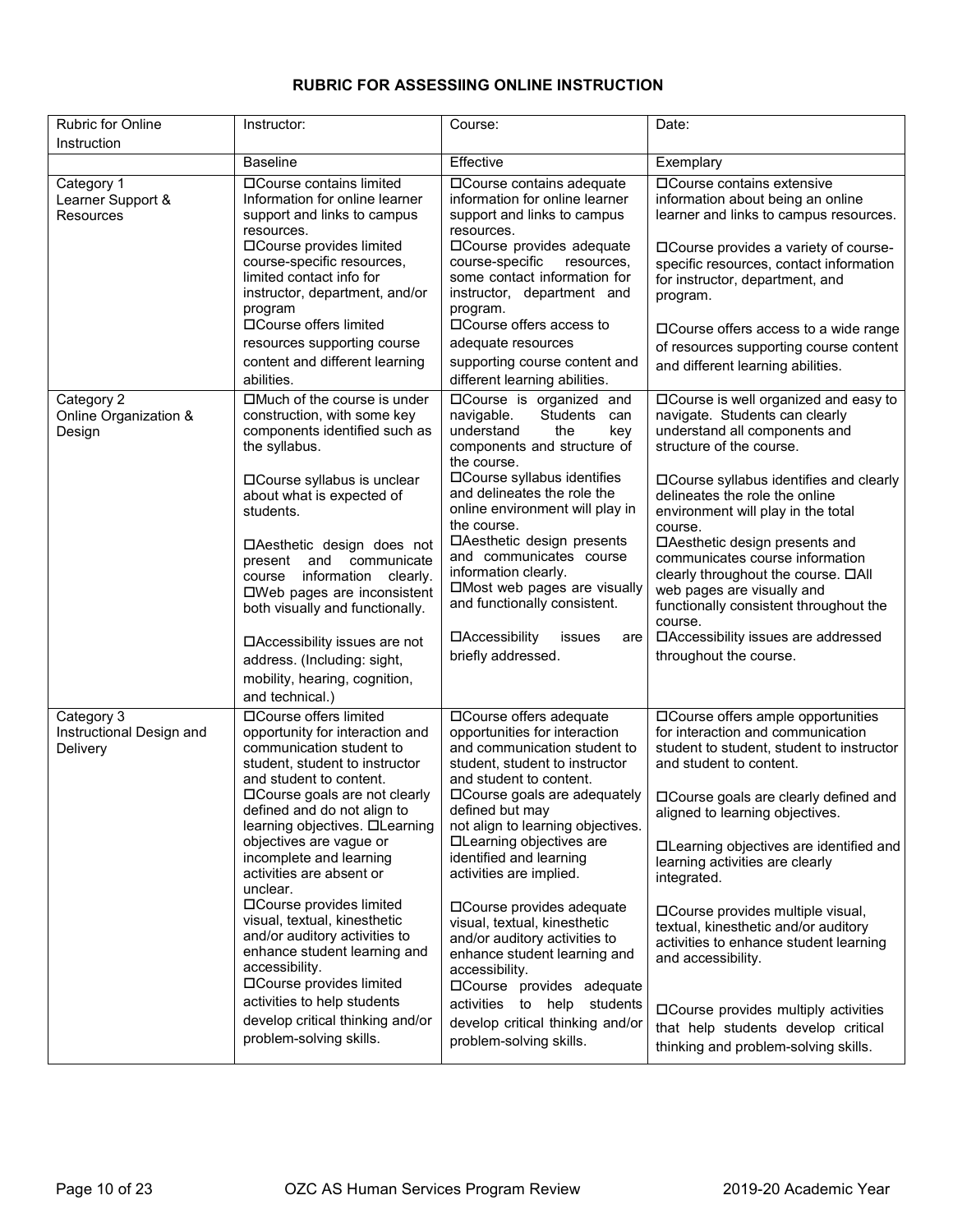| Category 4<br>Assessment & Evaluation of<br><b>Student Learning</b> | □ Course has limited activities<br>to access student readiness<br>for course content and mode<br>of delivery.<br>$\Box$ Learning<br>objectives,<br>instructional and assessment<br>activities are not aligned.<br>□ Assessment strategies are<br>limited in use to measure<br>content knowledge, attitudes,<br>and skills.<br>□Opportunities for students to<br>receive feedback about their<br>own performance are<br>infrequent and sporadic.<br>□Students ' self-assessments<br>and/or peer feedback<br>opportunities are limited. | □Course has adequate<br>activities to assess student<br>readiness for course content<br>and mode of delivery.<br>□Learning objectives,<br>instructional and assessment<br>activities are adequately<br>aligned.<br>□Ongoing strategies are used<br>to measure content<br>knowledge, attitudes and<br>skills.<br>□Opportunities for students to<br>receive feedback about their<br>own performance are<br>provided.<br>□Students' self-assessments<br>and/or peer feedback<br>opportunities exist. | <b>OCourse has multiple timely and</b><br>appropriate activities to assess student<br>readiness for course content and<br>mode of delivery.<br>□Learning objectives, instructional and<br>assessment activities are closely<br>aligned<br>□Ongoing multiple assessment<br>strategies are used to measure content<br>knowledge, attitudes, and skills.<br>□Regular feedback about student<br>performance is provided in a timely<br>manner throughout the course.<br>□Students' self-assessments and peer<br>feedback opportunities exist<br>throughout the course. |
|---------------------------------------------------------------------|---------------------------------------------------------------------------------------------------------------------------------------------------------------------------------------------------------------------------------------------------------------------------------------------------------------------------------------------------------------------------------------------------------------------------------------------------------------------------------------------------------------------------------------|---------------------------------------------------------------------------------------------------------------------------------------------------------------------------------------------------------------------------------------------------------------------------------------------------------------------------------------------------------------------------------------------------------------------------------------------------------------------------------------------------|--------------------------------------------------------------------------------------------------------------------------------------------------------------------------------------------------------------------------------------------------------------------------------------------------------------------------------------------------------------------------------------------------------------------------------------------------------------------------------------------------------------------------------------------------------------------|
| Rubric for Online<br>Instruction                                    | Instructor:                                                                                                                                                                                                                                                                                                                                                                                                                                                                                                                           | Course:                                                                                                                                                                                                                                                                                                                                                                                                                                                                                           | Date:                                                                                                                                                                                                                                                                                                                                                                                                                                                                                                                                                              |
|                                                                     | <b>Baseline</b>                                                                                                                                                                                                                                                                                                                                                                                                                                                                                                                       | Effective                                                                                                                                                                                                                                                                                                                                                                                                                                                                                         | Exemplary                                                                                                                                                                                                                                                                                                                                                                                                                                                                                                                                                          |
| Category 5<br>Innovative Teaching with<br>Technology                | □Course uses limited<br>technology tools to facilitate<br>communication and learning.<br>□New teaching methods<br>applied to enhance student<br>learning are limited.<br>□There are limited multimedia<br>elements and/or learning<br>objects for accommodating<br>different learning styles.<br>□ Course uses Internet access<br>and engages students in the<br>learning process in a very<br>limited way.                                                                                                                           | □Course uses adequate<br>technology tools to facilitate<br>communication and learning.<br>□New teaching methods are<br>adequately applied to<br>innovatively enhance student<br>learning.<br>□Multimedia elements and/or<br>learning objects are used and<br>are relevant to accommodate<br>different learning styles.<br>□Course optimizes Internet<br>effectively<br>access<br>and<br>engages students in the<br>learning process.                                                              | □ Course uses a variety of technology<br>tools to appropriately facilitate<br>communication and learning. □New<br>teaching methods are applied and<br>innovatively enhance student learning,<br>and interactively engage students.<br>□A variety of multimedia elements<br>and/or learning objects are used and<br>are relevant to accommodate different<br>learning styles throughout the course.<br>□Course optimizes Internet access<br>and effectively engages students in<br>the learning process in a variety of<br>ways throughout the course.              |
| Category 6<br>Faculty Use of Student<br>Feedback                    | □Instructor offers limited<br>opportunity for students to<br>give feedback to faculty on<br>course content.<br>□Instructor offers limited<br>opportunity for students to<br>give feedback on ease of<br>online technology and<br>accessibility of course.<br>□Instructor uses student<br>feedback to help plan<br>instruction and assessment of<br>student learning for the next<br>semester in a limited way.                                                                                                                        | □Instructor offers adequate<br>opportunities for students to<br>give feedback on course<br>content.<br>□Instructor offers adequate<br>opportunities for students to<br>give feedback on ease of<br>online technology and<br>accessibility of course.<br>□Instructor requests and uses<br>student feedback a couple of<br>times during the semester to<br>help plan instruction and<br>assessment of student<br>learning for the rest of the<br>semester.                                          | offers<br>$\Box$ Instructor<br>multiply<br>opportunities for students to give<br>feedback on course content.<br>□Instructor offers multiple<br>opportunities for students to give<br>feedback on ease of online technology<br>and accessibility of course.<br><b>Instructor uses formal and informal</b><br>student feedback in an ongoing basis<br>to help plan instruction and<br>assessment of student learning<br>throughout the semester.                                                                                                                     |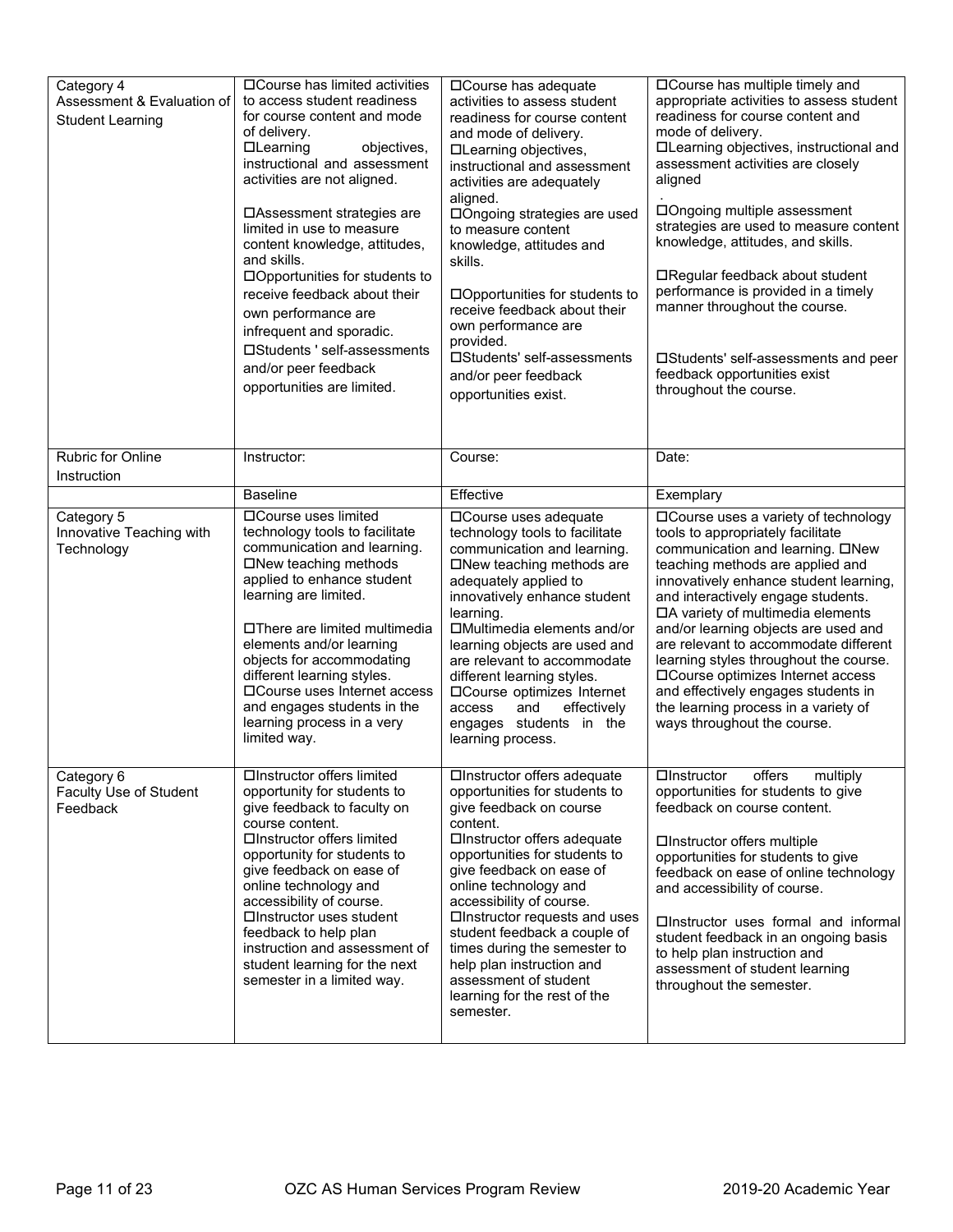#### **SECTION THREE**

#### **Program Faculty (full-time/adjunct/part-time)**

**1. Provide curriculum vitae or program faculty information form for all full-time program faculty. The vita or form should include the following: all degrees and institutions granting the degrees; field or specialty of degrees; number of years employed as program faculty at the institution; current academic rank, if applicable; professional certifications/licenses; evidence of quality and quantity of creative and scholarly/research activity; evidence of quality and quantity of service activities; evidence of professional activities and nonteaching work experiences related to courses taught; list of course numbers/course titles of credit courses taught over the past two academic years; and other evidence of quality teaching.** 

#### See attachment for example of Faculty Qualifications page in Sonisweb.

#### **2. Indicate the academic credentials required for adjunct/part-time faculty teaching major/program courses.**

Academic credentials required for full-time faculty, as determined by the *Higher Learning Commission's Guide on Qualified Faculty*, in undergraduate programs require the instructor hold a degree at least one level above that of the program in which they are teaching. In addition, all faculty are required to have a Master's degree in the subject area taught, or a Master's degree with 18 hours in the subject area taught.

The guide also states "Faculty teaching in higher education organizations should have completed a significant program of study in the discipline they teach and /or for which they will develop curricula, with substantial coursework at least one level above that of the courses being taught or developed. Further, it is assumed that completion of a degree better prepares a person than an unstructured collection of credit courses."

Faculty appointments are made by the President, with recommendation of the Provost, to individuals who can give substantial contributions of time, expertise, and participation in College programs.

Adjunct faculty appointments are not eligible for employee benefits and are offered on a semester by semester basis or other period for special purposes. All recommendations for appointment to the Ozarka College faculty must be supported by a file containing an application, appropriate material establishing expertise and qualifications, and valid transcript(s). These credentials are reviewed by the Provost prior to recommendation for employment.

#### **3. Describe the orientation and evaluation processes for faculty, including adjunct and part-time faculty.**

Orientation and evaluation processes for faculty are available on pages 19-21 in the Ozarka College Faculty Handbook, located on the Ozarka College website Human Resources link at [http://www.ozarka.edu/hr/index.cfm.](http://www.ozarka.edu/hr/index.cfm)

Student evaluation of instruction is conducted on each faculty member, both full-time and adjunct, each semester of the academic year using an online evaluation provided through the learning management system, MyOzarka. This evaluation process provides a way of assessing the effectiveness of instruction and other areas of faculty performance at Ozarka College. The information gathered assists each instructor in the identification of areas of strength as well as opportunities for improvement.

Each faculty member, whether full-time or adjunct can be observed in the classroom, via interactive video recorded class sessions, or online courses by the Provost, Division Chair or designee at least once annually. The visit is unannounced and observed for at least thirty minutes.

#### **4. Provide average number of courses and number of credit hours taught for full-time program faculty for current academic year.**

Faculty loading for full-time instructors is a minimum of 15 credit hours per regular semester. Part time faculty loading is available at a maximum of 9 credit hours per regular semester, with the exception of high-need and competency based coursework requiring comprehensive instruction by and industry specialist.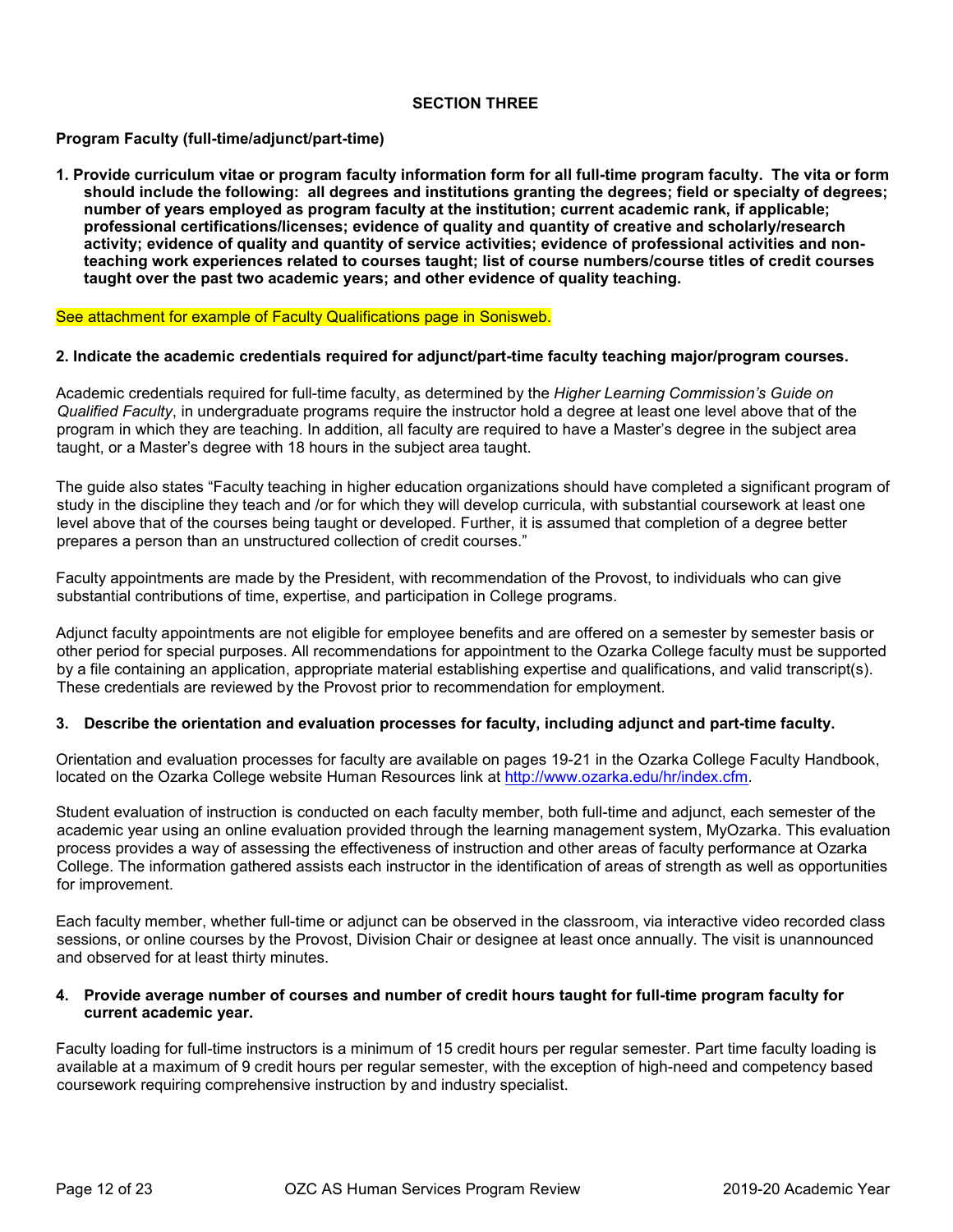#### **SECTION FOUR**

#### **Program Resources**

#### **1. Describe the institutional support available for faculty development in teaching, research, and service.**

The academic organizational structure is divided into four divisions: Allied Health; Math and Science; Arts, Humanities, and Education; and Applied Science Technology. Each division has a Division Chair for faculty oversight and support. In addition, the Associate Vice President for academics oversees scheduling, instruction, and assessment to provide additional support for faculty.

Faculty also have full access to library holdings, databases and research, student services, academic support services, tutoring, advising, placement preparation, basic education assistance, information technology resources, helpdesk, and information training and assistance. Additionally, our satellite campuses employ campus directors to further assist faculty in facility's needs.

#### **2. Describe the professional development of full-time program faculty over the past two years including the institutional financial support provided to faculty for the activities**.

Instructional support available for faculty development is multifaceted and provided in a variety of options including the following:

Bi-Annual Faculty In-service

Bi-Annual Adjunct Faculty In-service

Professional Development Webinars-viewable in MyOzarka and directed by the Faculty

Professional Development Committee

Professional Development Seminars-offered by the Institutional Professional Development Committee

Additional local, state-wide, regional and national conferences and symposiums as requested will be approved via the Division Chair and Provost as requested and approved, based on financial resource availability.

Most in-service meetings provided on the Ozarka College campus are recorded and viewable via the YouTube.

In addition, Ozarka College maintains membership in Magna Publications online Professional Development, with various resources for faculty development.

#### **3. Provide the annual library budget for the program or describe how library resources are provided for the program.**

Because of the diversity of this program, there is no budget specifically for it alone.

Because of the nature of this degree, the entire Library Budget and all the books and resources for all of these programs are not available.

#### **4. Describe the availability, adequacy, and accessibility of campus resources (research, library, instructional support, instructional technology, etc.).**

Library resources, program equipment, and program specific expenditures are budgeted through the Provost or the appropriate institutional sector (library, allied health, etc.). All instructional technology is requested and purchased through Information Systems. Comprehensive teaching technology is provided in all Ozarka College classrooms, with each room outfitted with a teacher station with a computer, projector, and sound for video playback. Instructors have full access to the MyOzarka learning management system, which also provides access to detailed information on students and advisees.

#### **5. Provide a list of program equipment purchases for the past three years.**

No equipment was purchased specifically for this program. This program uses the equipment purchased for all the programs at Ozarka College.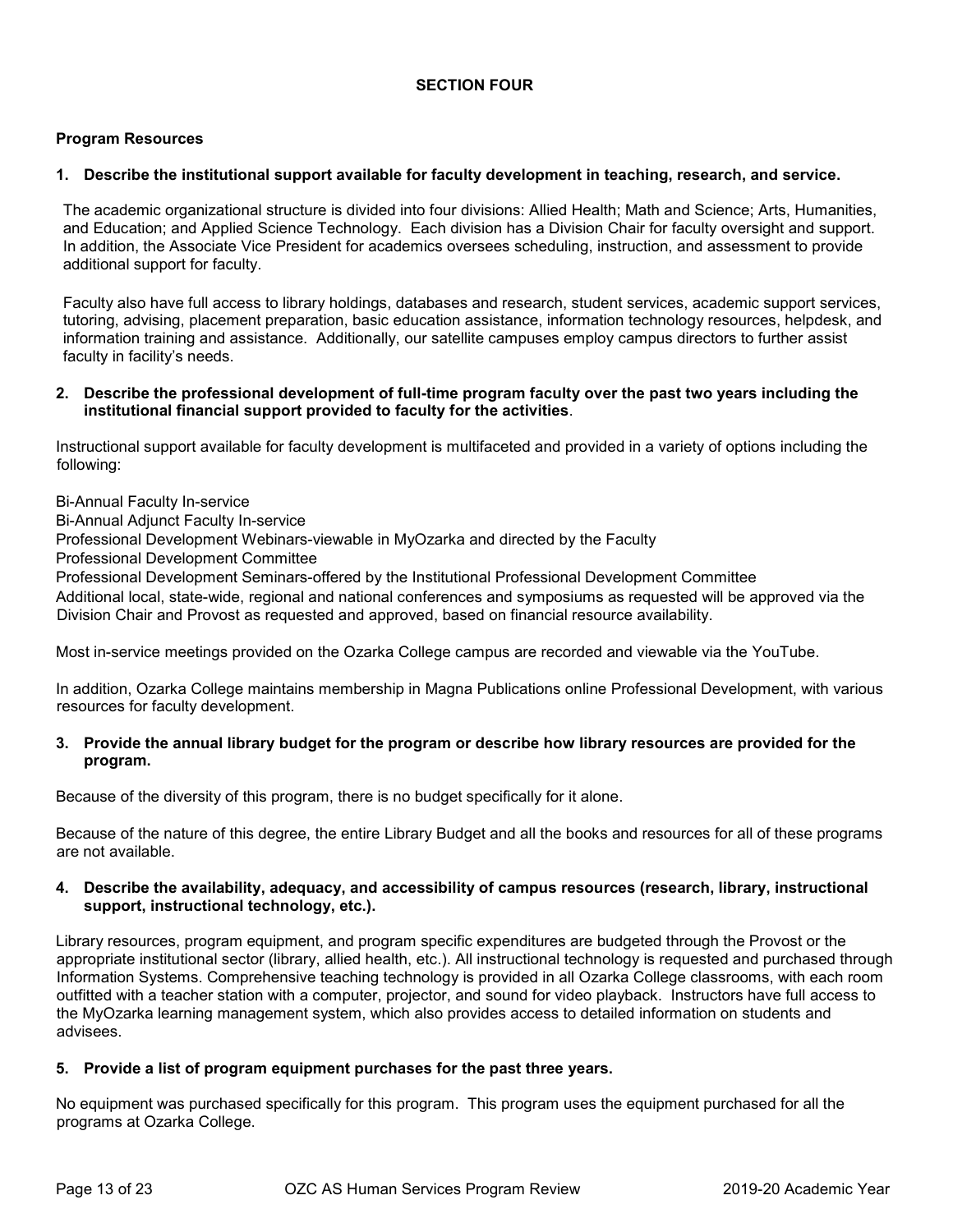#### **SECTION FIVE**

#### **Instruction via Distance Technology**

This section should be completed if at least 50% of any program/major course is delivered electronically.

#### **1. Summarize institutional policies on the establishment, organization, funding, and management of distance courses/degrees.**

Ozarka College has been approved by the Higher Learning Commission to offer up to 100% of its total degree programs through distance education. The ADHE currently approves Ozarka College to provide nine degrees and eleven certificates through distance delivery; therefore, Ozarka College has demonstrated a track record of success in distance education.

#### **2. Summarize the policies and procedures to keep the technology infrastructure current.**

The college has invested in developing its own Learning Management System (LMS) platform (MyOzarka) which provides distance delivery capability to all online and hybrid coursework at Ozarka College.

The Information Systems department at Ozarka College provides all programming and information technology support for the LMS so that the college can respond to any learner or educator need. In addition, Ozarka College employs a full-time Director of Distance Learning to provide training for all faculty and students to properly use the LMS as well as to be successful in the distance education experience. The Director also serves as an in-house expert regarding the packaging (e.g. course shell, compressed video exchange, etc.) of distance delivered education. Because of the internal wealth of distance education expertise, Ozarka College does not out-source any of its LMS capabilities as well as technical support.

#### **3. Summarize the procedures that assure the security of personal information.**

Regarding protection of information and training, student and faculty learning exchanges are protected through the use of appropriate firewalls to the online infrastructure as well as through the use of mandatory username and password requirements for logging into the MyOzarka LMS. Staff and faculty are kept apprised of advancements in distance delivery education through specialized trainings to include:

(a) bi-annual in-service training, (b) special speaker seminars (i.e. presenters who are experts in the field distance education), and (c) professional publications and webinars regarding best practices and advancements in distance education, which are paid for by the college through annual subscriptions.

#### **4. Describe the support services that will be provided to students enrolled in distance technology courses/programs by the institution and/or other entities:**

The college provides effective student and academic services to support students enrolled in distance education offerings. Examples of evidence of these services provided to students are:

Admissions program for distance education provides good web-based information to students about the nature of the online environment, and assists them in determining if they possess the skills important to success in distance learning

Students in distance education programs have adequate access to student services, including financial aid, course registration, and career and placement counseling.

Students using distance learning have adequate access to learning resources, including library, information resources, laboratories, and equipment and tracking systems.

Students using distance education demonstrate proficiency in the use of electronic forms of learning resources.

Student complaint processes are clearly defined and can be used electronically.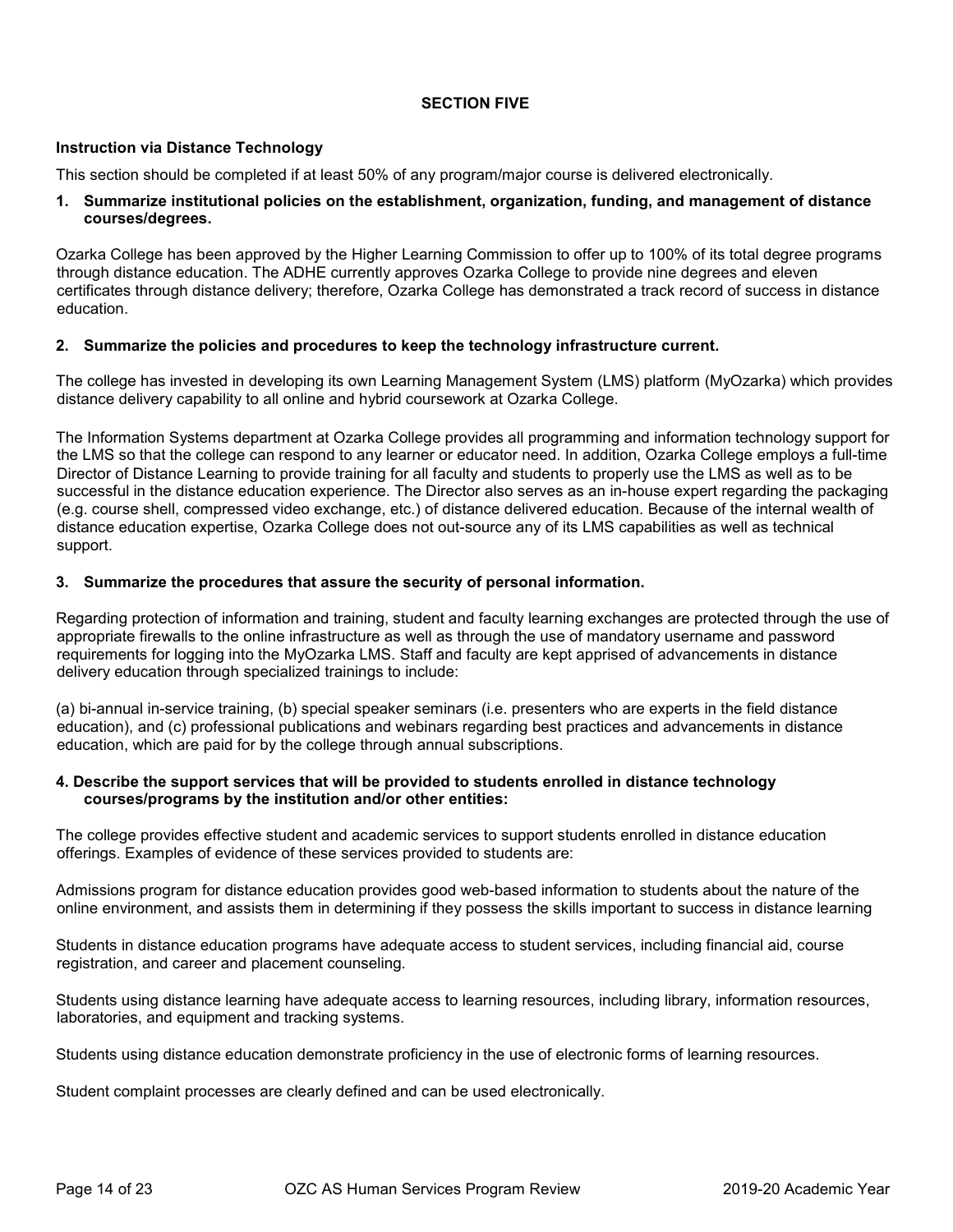Students can withdraw from courses electronically. Once the student submits their withdrawal request, the request will be routed electronically to the registrar, instructor, advisor, etc., for their approvals.

#### **5. Describe technology support services that will be provided to students enrolled in distance technology courses/programs by the institution and/or other entities.**

Students in distance education programs have ready access to tech support via a variety of methods. The staff is available Monday through Friday, 8am to 4:30pm to answer questions in person or via telephone in the administrative offices. In addition, students can ask us a question via email for free, any time. Their email address is helpdesk@ozarka.edu, or students can use their web-based "Contact Us" form.

#### **6. Describe the orientation for students enrolled in distance technology courses/programs.**

An on-line distance education orientation program is provided to all students. This walks students through the various aspects of the LMS, such as participating in discussions, meeting deadlines, and uploading assignments. It also informs them of the various means to get assistance if needed. The orientation is self-paced and usually takes no more than a few hours.

Support services are provided to students in formats appropriate to the delivery of the on-line learning program

#### **7. Summarize the institutional policy for faculty course load and number of credit hours taught, compensation, and ownership of intellectual property.**

Faculty loading for full-time distance education instructors is a minimum of 15 credit hours per regular semester. Part time faculty loading for distance education is available at a maximum of 9 credit hours per regular semester. Payment for adjunct instructors is \$525 per credit hour. Overload for full-time faculty is available at Division Chair discretion for additional compensation at the adjunct compensation rate. Ozarka College has full ownership of all intellectual property.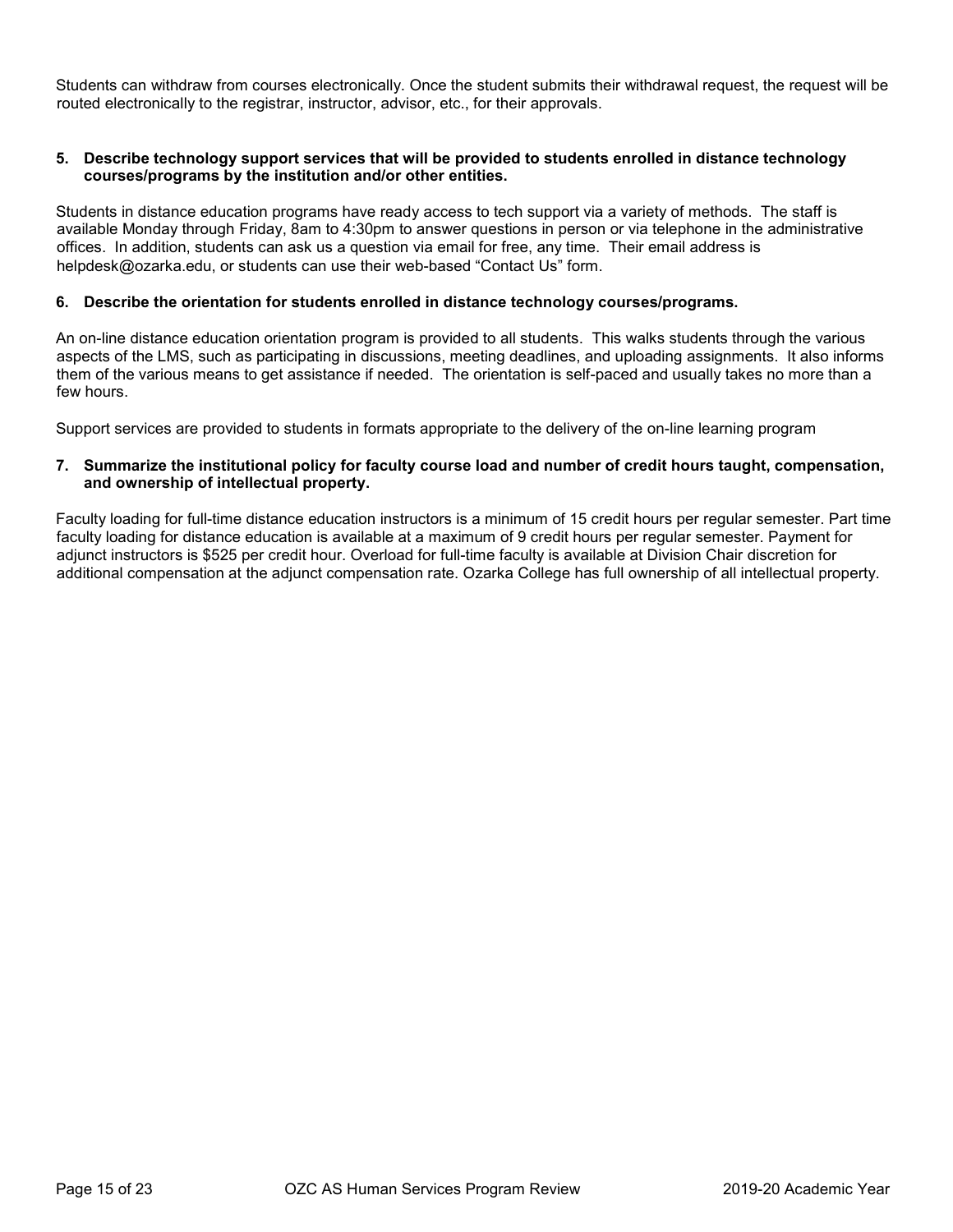#### **SECTION SIX**

#### **Majors/Declared Students**

1. State the number of undergraduate/graduate majors/declared students in each degree program under review for the past three years.

Enrollment: 2017-18: 25 2018-19: 21 2019-20: 21

2. Describe strategies to recruit, retain, and graduate students.

Recruitment Strategies 2015-2020

High Schools-

**Approach-** The local area high schools are approached through the use of a program called "Project College Now". This program is an agreement between Ozarka College and the high schools giving us ability to visit multiple times throughout the semester and maintain more contact with these students. We offer the schools placement testing (Accuplacer) free of charge, early registration, help through the application process, and even some light advising is done during the many visits.

**Positives-** This program gives us contact that is necessary to influence students and their decisions. We are also able to make great connections with the counselors and administration. These important figures are then able to give us information on their students we wouldn't have known without the constant contact. This program gives the students more time to trust the recruiter and the college.

**Challenges-** Changing our image in the students' mind is improving, but has always been seen as a last resort for most students. Students are beginning to see the advantages but this can be altered by starting with the students early and often.

**Potential**- Our high schools give us a constant flow of potential students and the close proximity we have to each school gives us a strong advantage in most cases.

#### Concurrent Enrollment-

**Approach**- Ozarka has developed a good establishment in most of our local schools for concurrent enrollment. We continuously approach our high school counselors to seek new ways to serve their students through new course offerings and delivery modalities. We present this opportunity to students as a way to get ahead and better their college experience as well as their high school.

**Positives-** Price is a key to this program and the ease of access we bring to the students. They are able to get ahead at a reasonable price. This also gives us one more connection to the students giving us more contact and more comfort between students and the college.

**Challenges**- Because it is such a good deal and it helps these students so much, we negatively impact Fall enrollment with us after they graduate. They are already so far ahead it makes more sense for them to continue at the 4-year institution. It also presents problems when instructors retire and new ones hired aren't being required to have Masters so we aren't able to offer as much

**Potential-** The potential possibly lies in the way we record these students. We are getting the top students in our concurrent enrollment and then may catch a few after graduations, but most go to the four year institution. However, with more parents being cost-conscious of the rise of the financial burden of higher education, we are beginning to make more headway in convincing students to begin their college careers with us.

#### College Fairs-

**Approach**- We use the college fairs as ways to reach those students we do not have contact with in the high schools. It does give us more contact with our local students, but is intended to catch the others. **Positives**- It allows us to showcase what we offer to students who may not know about us otherwise. **Challenges-** There are restrictions on material to bring and you must stay at your table, no mingling. The students at some are pushed through like an assembly line and thee is not time to develop that rapport. This creates a very strong need for good print material to send student after the fair to entice them even more. Some students are just there to kill time.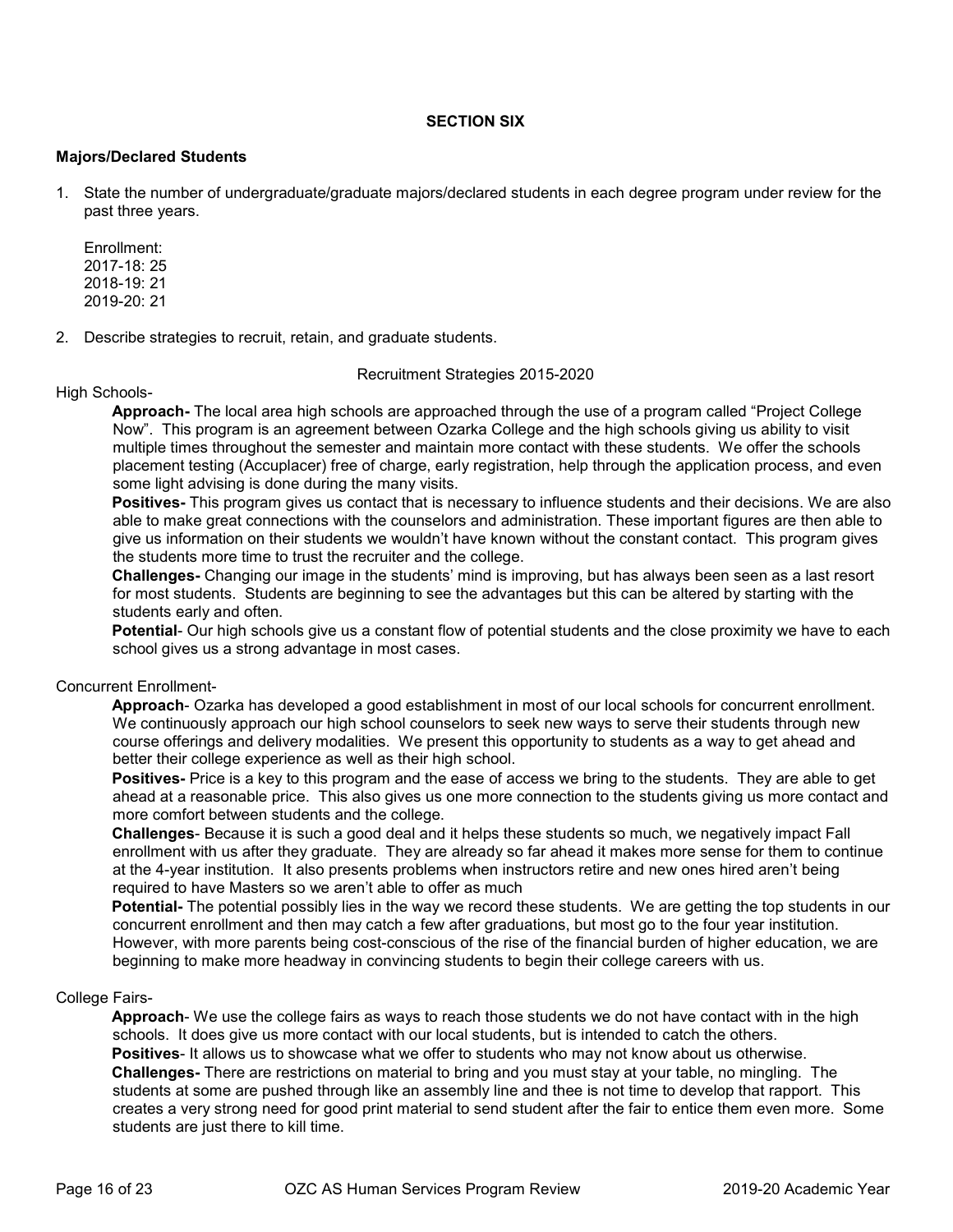**Potential**- There are a lot of students at these fairs at one time, which allows for ultimate visibility among the schools we are not able to visit. Having a proper set up, good print material and some eye catchers are what's going to better us at these fairs.

#### Community-

**Approach** - We aim to reach the community in as many ways as possible. We are attending community events such as Fairs, parades, shows, and other events. We always have team members on hand ready to answer questions and material for them to have for future

**Positives**- Seeing how prominent we are in our communities, it is easy to be known and seen. We are able to participate in many events allowing more people to see our involvement and helping our community. **Challenges**- The need for participation in many events puts stress on the recruiting department because these are recruiting type events and responsibility will come back to the recruitment. Not all people are able to communicate the proper recruitment message at these events and prospects can slip through the cracks. **Potential**- With all the events, a good general way of approaching them would be an effective way to ensure that all prospective students are getting the same information. Each person's approach may differ slightly but the verbal and nonverbal messages should be the same.

#### Admissions Process Current and Future-

#### **Current:**

The admissions process currently is an effective yet opportune process that has room for improvement. The process begins with prospects. These students have filled out a contact card or have gone on our website and requested more information therefore entering themselves as prospects. These students are then pulled and sent general information because it does not give their interest unless we manually enter it from a contact card. They remain at the prospect level until an application is filed; they are then moved to applicant status. At this point they have decided to possibly take a course or at least begin the process just in case. We contact them with an email and a letter telling them their status and their next steps to take. They are then instructed to submit the admissions documents that follow: Transcripts from High School and previous college work (Official), Acceptable Photo ID (Copy of Driver's License), Records of Immunizations, Test Scores (Accuplacer, ACT). Students then can also schedule to meet with financial aid if they haven't already. After required documentation is submitted, students are able to register with their assigned advisor. These new students are then ready to begin classes with New Student Orientation and a College Success course remaining on their checklist.

#### **Future:**

The prospective student will begin when a student inquires information from Ozarka College. The Admissions department will log students into the prospective database that enter into the office asking about school, call with interest in attending, and prospect cards sent to us. After the information gathered is documented and entered into the system, the prospects will also be put in a separate database to separate them from inactive prospects. The list will be checked weekly to promote prospects to applicant status and remove the inactive. We will also be sending these prospective students a letter as well as an interest form so that we can learn more about these students and relate to them more. This will allow us to make Ozarka College a better fit for them. Prospects can slip between the cracks if they aren't kept informed and managed properly. Once we receive the forms back, they will be given a "college pathway" for their interests that will help assure that Ozarka is a good fit for them. Applicants that skip the prospect phase will also be sent an interest form. Once the student is at the Applicant phase, they will be assigned an Advisor and be placed on registration hold until the necessary documents are submitted: Driver's License, Shot Records, Transcripts (High School, GED and College), and Placement Scores. Student can register as soon as transcripts and test scores have been received. After the student has submitted documents, they will be promoted to Student Status. This allows them to register for classes with their assigned advisor. After Registration if student is missing any documents such as a picture or a shot record, they will be placed back on hold until documents are submitted.

3. Provide the number of program graduates over the past three years.

| 2016-17 | 9 |
|---------|---|
| 2017-18 | 9 |
| 2018-19 | 4 |

#### **SECTION SEVEN**

#### **Program Assessment**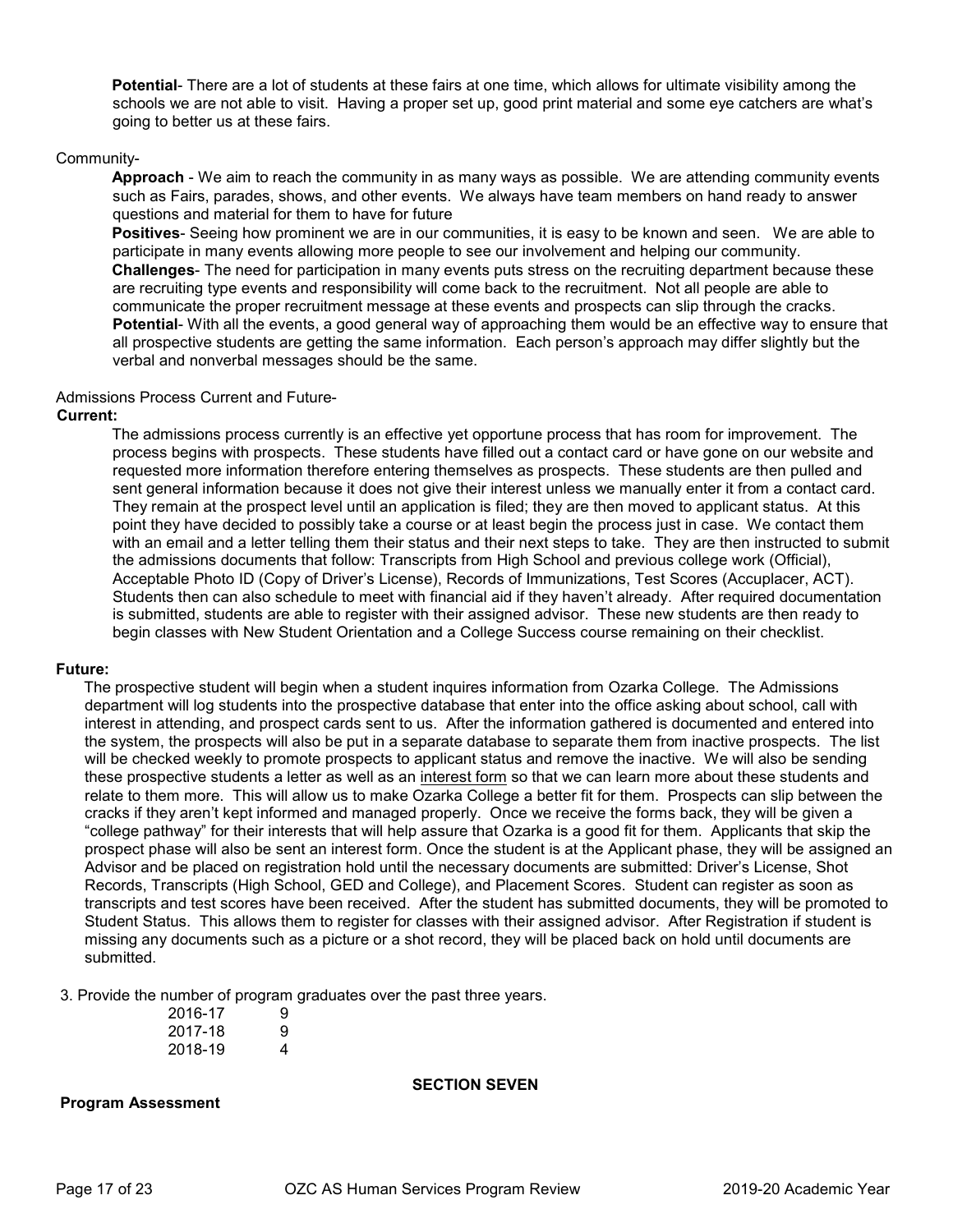#### **1. Describe the program assessment process and provide outcomes data (standardized entrance/placement test results, exit test results, etc.).**

The Spring 2020 placement test scores for Human Services students are averaged as follows. The number in parentheses indicates the number of students who took that particular test.

| Accuplacer Arithmetic (4)              | 66.25 |
|----------------------------------------|-------|
| Accuplacer Elementary Algebra (3)      | 51.33 |
| Accuplacer Writing (5)                 | 77.8  |
| Accuplacer Reading (5)                 | 72.6  |
| Accuplacer Next Generation QAS (5)     | 230   |
| Accuplacer Next Generation Writing (5) | 252.8 |
| Accuplacer Next Generation Reading (4) | 246.5 |

Faculty members use formative and summative assessment to determine whether learning is taking place in both program specific and general education coursework. Formative assessment, in the form of quizzes, tests and assignments, is utilized to immediately determine whether students have learned the material presented. Results of formative assessment assist the instructor in determining whether curriculum or learning activities need to be modified during a class session or before the next class meets. Results vary from semester to semester. Summative assessment is cumulative in nature and is utilized to determine whether students have met the course goals, competencies or student learning outcomes at the end of a course or program.

In addition, faculty complete detailed assessment using the following procedure:

#### **Course-Level Assessment:**

As a department,

- The instructors responsible for developing and teaching the course, in collaboration with the division chair, will set the outcomes for the course before the beginning of the semester. The division chair over the course will then assign those outcomes to all sections in MyOzarka.
- In accordance with the institutional schedule of course assessment (see attachment), all instructors will review the overall success of the course at the end of the semester. This will include an analysis of success and retention rates, delivery modalities, fulltime/adjunct instruction, and narrative commentary on successes/concerns on each outcome. This will be submitted and reviewed by the appropriate division chair.
- Instructors will then document all significant findings, as well as any modifications to be implemented in the following semester. In addition, departments will notate any budget expenditures that need to be requested to aid in meeting the outcomes.
- Instructors and division chairs will monitor and document the success of the modifications in the subsequent semester. Instructors will have previous commentary accessible to them on the Assessment page in MyOzarka. **Section-Level Assessment:**

As an instructor,

- Before the semester begins, all instructors will link the appropriate assigned outcomes for each course to all individual assignments within the course. The instructor should link as many outcomes to each assignment as warranted by the learning intended.
- Instructors will assess assignments and document issues and successes as semester progresses.
- At the end of the semester, all instructors will assess each outcome of the course through both rating system and narrative commentary. He/she will then document proposed modifications to be implemented in the following semester.
- In the following semester, instructors will track/document success of the modifications in the subsequent semester.

Division chairs will oversee completion and implementation.

#### 2. **Describe program/major exit or capstone requirements**.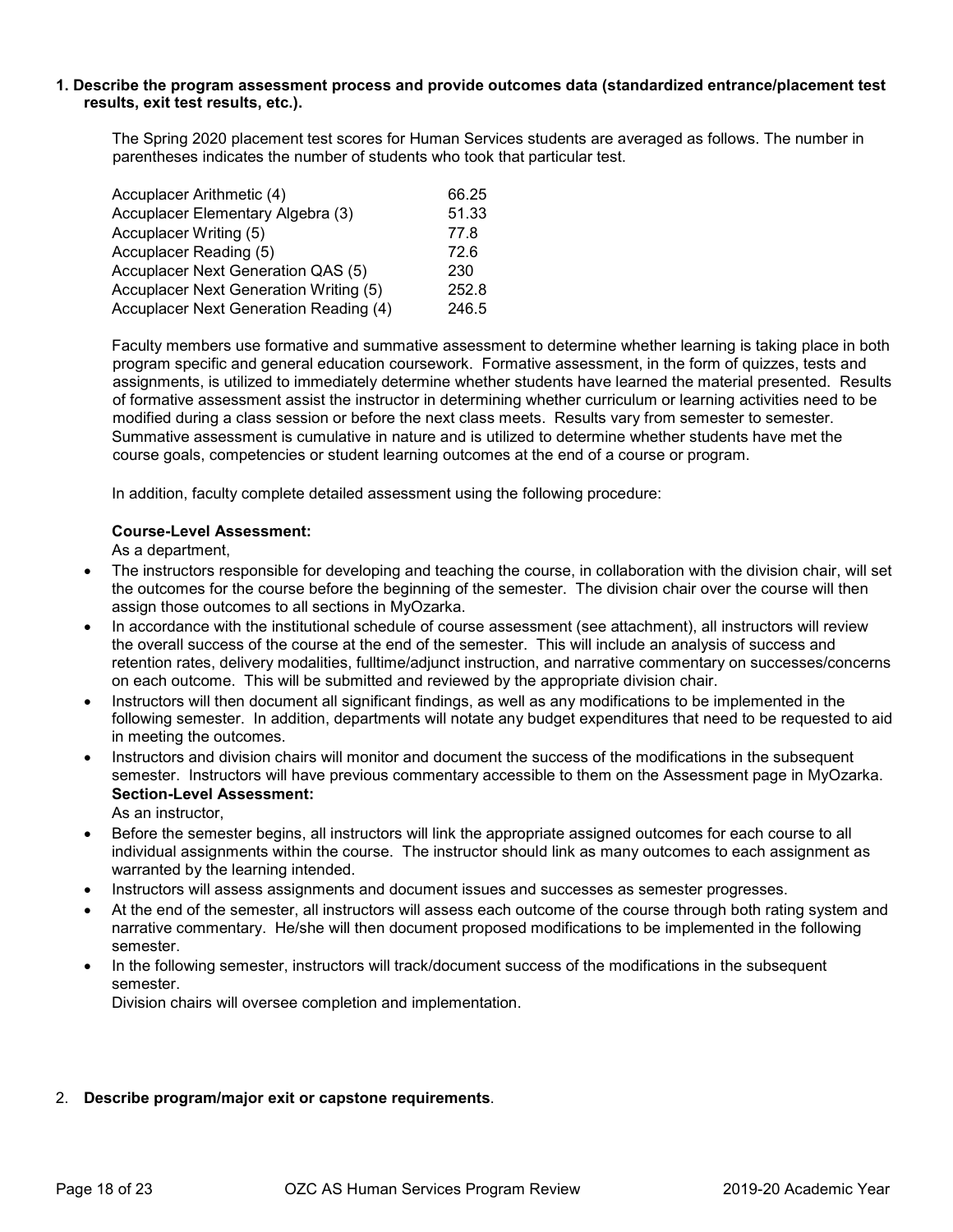Exiting the program consists of completion of the 60 credit hours with an overall GPA of 2.5 or higher. Students are advised that while earning a D in a course will meet graduation requirements, it may not transfer to the four-year institution of their choice. When the student enrolls in their final semester, they complete an intent to graduate online.

#### 3. **Provide information on how teaching is evaluated, the use of student evaluations, and how the results have affected the curriculum.**

Student course evaluations offer insight into teaching methodology and knowledge acquisition. Input is gathered from the evaluations and taken into consideration to constructively make the courses better for student learning and rigor maintained.

Students are surveyed about their opinions at several points in their college careers. Entering students, non-returning students, and alumni will all be contacted, as well as currently enrolled students. Areas which will be measured are satisfaction with procedures, policies, facilities, and instruction.

In addition, the college has a robust assessment procedure that thoroughly analyzes all coursework within each course. Instructors are required to link every assignment to the corresponding course outcome(s), then assess the effectiveness of that assignment in meeting the course outcome. At the end of each semester, instructors are to assess student performance on all course outcomes and make modifications based on the assessment, student success rates, and student evaluations, to improve student learning.

#### 4. **Provide transfer information for major/declared students including the receiving institutions for transfer and programs of study.**

Coursework within the degree is transferrable to other institutions through the Arkansas College Transfer System (ACTS), as well as various 2+2 agreements with four-year institutions. These include: Arkansas State University, Arkansas Tech University, University of Central Arkansas, University of Arkansas, University of Arkansas Monticello, and the University of Arkansas Fort-Smith.

#### 5. **Provide information for program graduates continuing their education by entering graduate school or by performing volunteer service.**

N/A

#### 6. **Provide aggregate results of student/alumni/employer satisfaction surveys.**

#### **Spring 2019 Commencement Survey**

The 2019 Spring Graduate Survey was distributed to individuals who filed an intent to graduate or were enrolled in enough hours to be eligible for graduation during the 2018-19 academic year. The survey returned 71 individual responses. Highlights are as follows:

#### **Beginning Enrollment Perception**

The majority of the students indicated that their initial perception of the college was convenient (90.4%), affordable (78.9%), and student focused (42.3%).

#### **Current Perception**

Convenience (84.5%), affordability (88.7%), and student focused (76%) represented the majority of the responses in this area.

#### **Preparation for Career or Further Education**

When asked how prepared they felt for further education or their career goals, 90.1% responded "yes."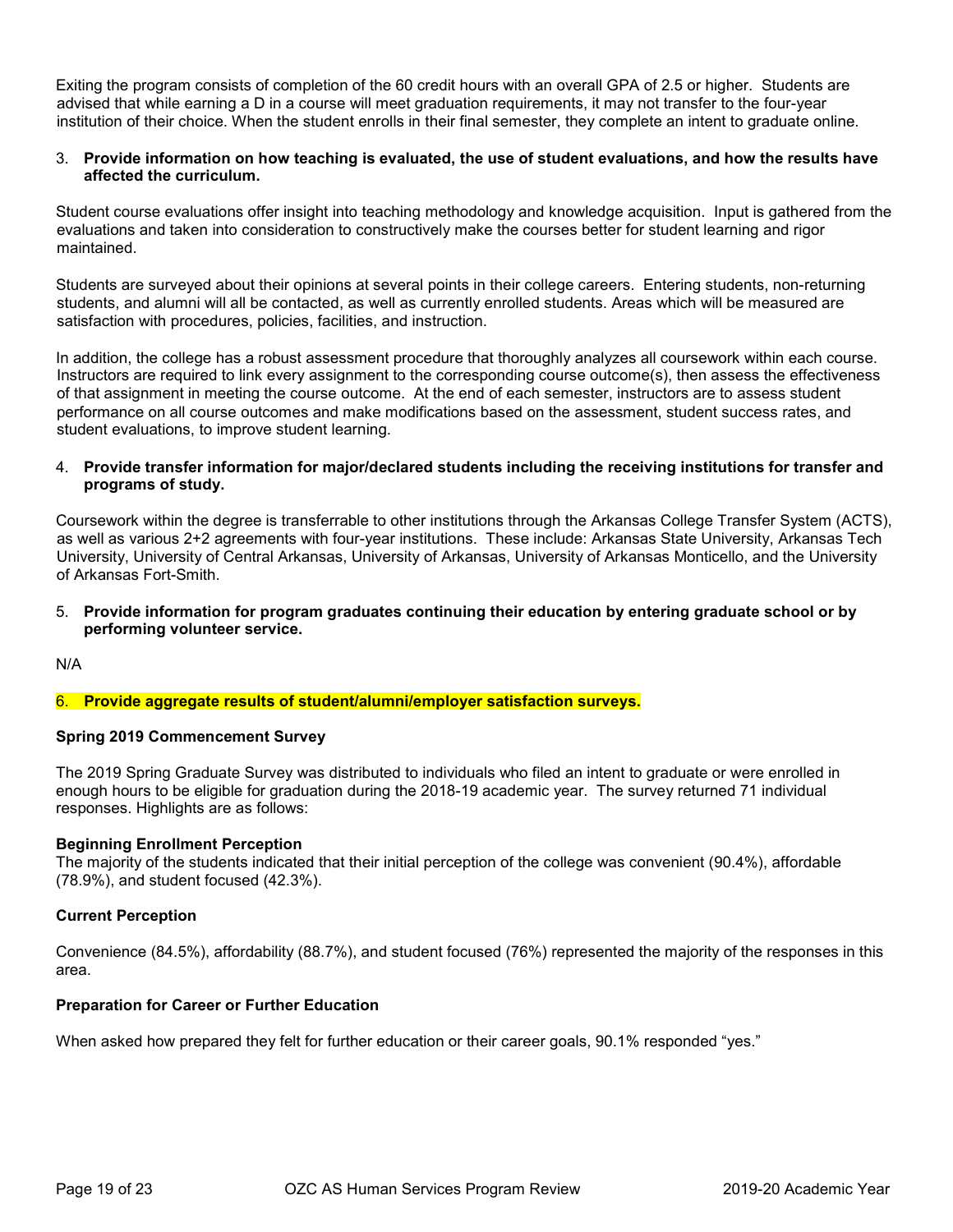#### **SECTION EIGHT**

#### **Program Effectiveness (strengths, opportunities)**

1. List the strengths of the program.

Program Strengths: The AS in Human Services is offered at a nominal cost to students at \$8,000 excluding supplies and books. Books and supplies are chosen to maximize resource accessibility while minimizing cost to student.

Transfer opportunities are abundant throughout the state and beyond.

An Advising Protocol has been developed to provide needed information in detail for every student pursuing these programs of study. Instructors are readily available to students which provides for active learning opportunities.

The program is offered all year, as well as some courses offered each summer session.

Because this program is offered through distance learning, it is available to those who are currently working full-time jobs. This affords them to continue working while at the same time earn a degree or certificate.

#### **List the areas of the program most in need of improvement.**

Due to our size and budget constraints, we rely heavily on adjunct faculty and currently do not have a full-time instructor for sociology or psychology related courses. However, our rural location is not always conducive to finding qualified individuals willing to come to our campus to teach, so much of our adjunct work is online. As enrollment improves, we are actively looking to hire more full-time faculty. Note: With budget concerns due to COVID 19, a hiring freeze has been instituted at Ozarka for the foreseeable future.

#### 2. **List program improvements accomplished over the past two years.**

Program and course assessment procedures have been streamlined and strengthened using tools in MyOzarka.

#### 3. **Describe planned program improvements, including a timetable and the estimated costs. Identify program improvement priorities.**

In conjunction with the College's Enrollment Management Plan, we are looking to improve success rates, including improved persistence and retention rates. An overview of this plan is provided below.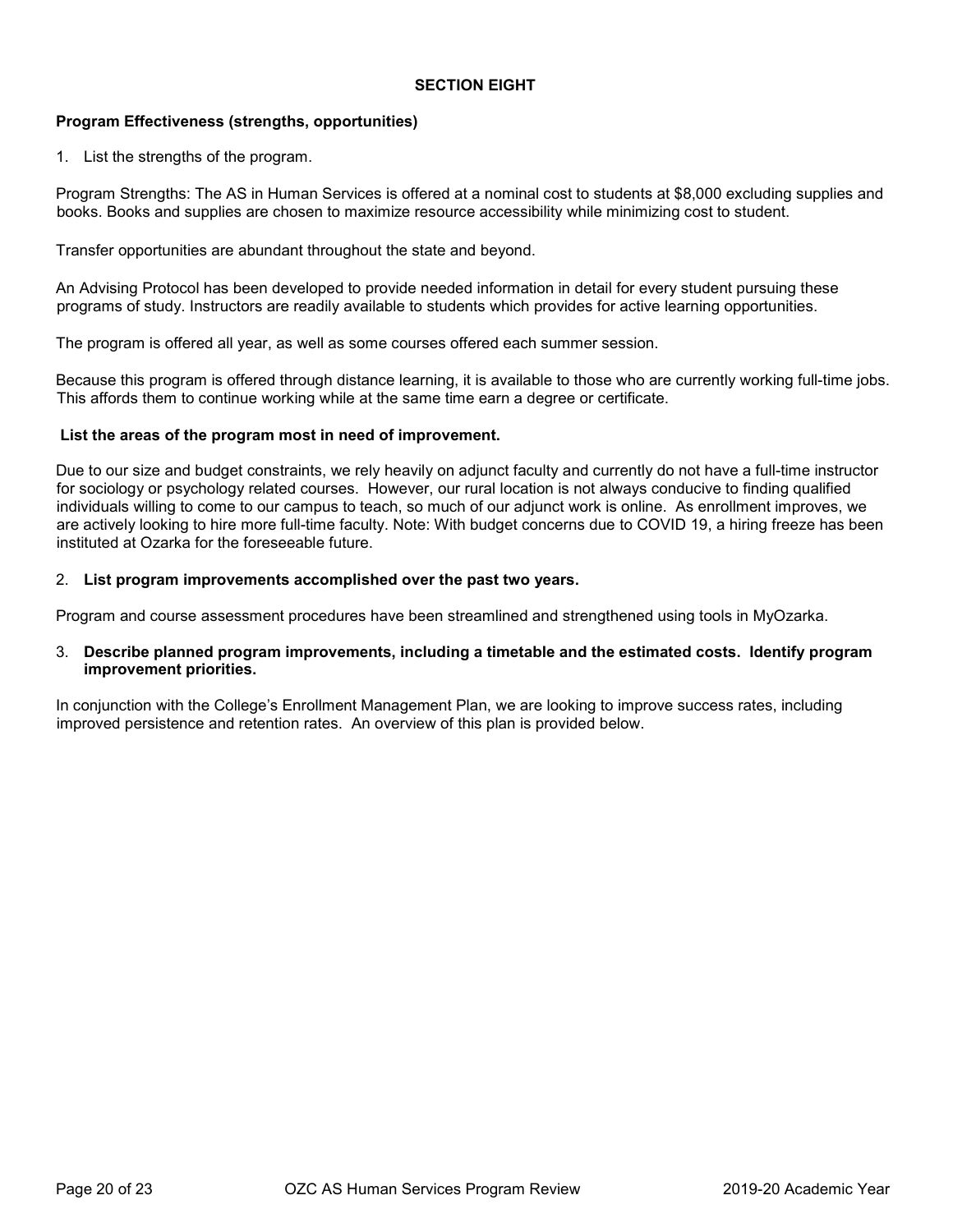

## **OZARKA COLLEGE**

### **Enrollment Management Plan**

**2018**

| <b>STRATEGIC PLAN PRIORITY 2: STUDENT SUCCESS</b> |                                                                                                                                                                                                                                                                                                                                                                   |                                                                                                                                                                                                                                                                                                                                            |                                      |                                         |  |
|---------------------------------------------------|-------------------------------------------------------------------------------------------------------------------------------------------------------------------------------------------------------------------------------------------------------------------------------------------------------------------------------------------------------------------|--------------------------------------------------------------------------------------------------------------------------------------------------------------------------------------------------------------------------------------------------------------------------------------------------------------------------------------------|--------------------------------------|-----------------------------------------|--|
| <b>STRATEGY</b>                                   | <b>GOAL</b>                                                                                                                                                                                                                                                                                                                                                       | <b>ACTION</b>                                                                                                                                                                                                                                                                                                                              | <b>TIMELINE</b>                      | <b>RESPONSIBLE</b>                      |  |
|                                                   | 2.1.1 Developmental<br>Sequence<br><b>Completion: Increase</b><br>developmental<br>education sequence<br>success to 65% by the<br>end of AY 2019-20.                                                                                                                                                                                                              | 2.1.1.1: Assign students testing into<br>developmental education coursework specific<br>advisors trained to assist in timely completion<br>of the sequence.                                                                                                                                                                                | <b>Fall 2018</b><br>Spring 2019      | AVPA, DC's<br>AVPA, DC's, VPSS          |  |
|                                                   |                                                                                                                                                                                                                                                                                                                                                                   | 2.1.1.2: Develop protocols for advising<br>developmental education students.<br>2.1.1.3: Re-evaluate sequence of coursework<br>within developmental education courses.<br>2.1.1.4: Conduct professional development                                                                                                                        | Spring 2019<br><b>Fall 2018</b>      | AVPA, DC's, DE<br>Faculty<br>AVPA, DC's |  |
|                                                   |                                                                                                                                                                                                                                                                                                                                                                   | for faculty on student mentoring/hospitality.<br>2.1.1.5: Add a Supplemental Instruction<br>component to College Algebra and<br>Quantitative Literacy.                                                                                                                                                                                     | <b>Fall 2018</b>                     | AVPA, DCMS,<br>Math Faculty             |  |
| 2.1 Improve<br>semester<br>completion             | 2.1.2 Gateway<br>Courses:<br>Increase<br>yearly<br>average<br>success in<br>Composition I<br>to 77% by the<br>end of AY<br>2019-20.<br>Increase<br>yearly<br>average<br>success in<br>College<br>Algebra to<br>76% by the<br>end of AY<br>2019-20.<br>Increase<br>yearly<br>average in<br>reading<br>gateway<br>courses to<br>85% by the<br>end of AY<br>2019-20. | 2.1.2.1: Require a documented meeting with<br>the instructor to develop a remediation plan<br>for students dropping below a C average in<br>College Algebra and English Composition I.<br>2.1.2.2: Require meeting a documented with<br>instructor and advisor for students dropping<br>below a C average in all other gateway<br>courses. | <b>Fall 2018</b><br><b>Fall 2018</b> | AVPA, DC's<br>AVPA, DC's                |  |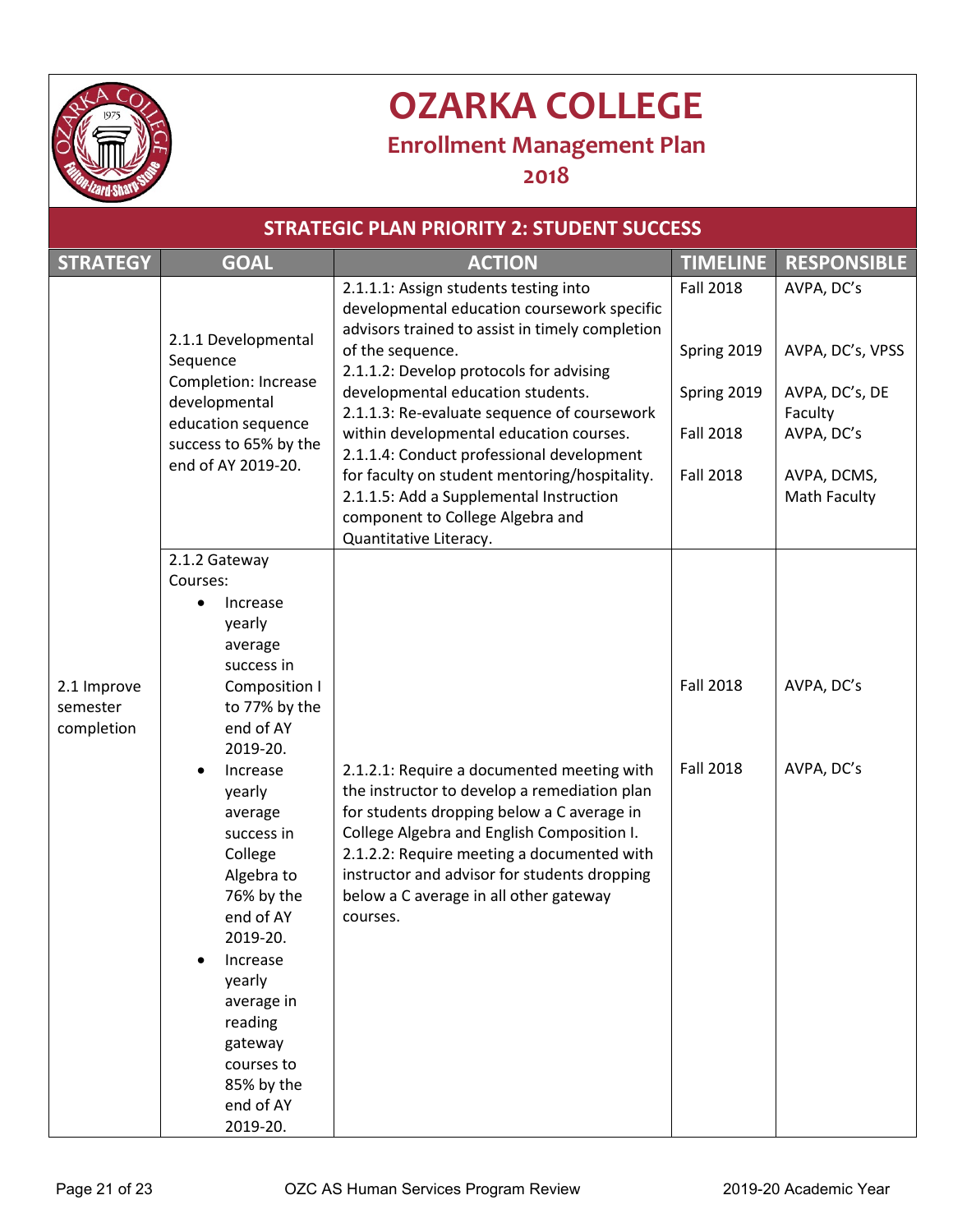|                         |                                             |                                                                                              | <b>Fall 2018</b> | AVPA, DC's, VPSS |
|-------------------------|---------------------------------------------|----------------------------------------------------------------------------------------------|------------------|------------------|
|                         |                                             | 2.2.1.1: Require all advisors to develop a four<br>semester degree plan with advisees upon   |                  |                  |
|                         | 2.2.1 Progression:<br>Increase the number   | entrance that is revisited every semester.<br>2.2.1.2: Encourage/recognize the               | Spring 2018      | AVPA, DC's, VPSS |
|                         | of students                                 | achievement of Certificates of Proficiency and                                               |                  |                  |
|                         | maintaining an on-<br>time progression rate | Technical Certificates within AAS degrees.<br>2.2.1.3: Identify student characteristics that | Spring 2018      | AVPA, DC's, VPSS |
|                         | by 10% by the end of<br>AY 2019-20.         | are barriers to progression and implement<br>interventions.                                  | <b>Fall 2018</b> | AVPA, DC's       |
| 2.2 Increase            |                                             | 2.2.1.4: Develop summer schedules earlier to                                                 |                  |                  |
| semester-to-            |                                             | promote students staying on degree plan.                                                     |                  |                  |
| semester<br>persistence |                                             |                                                                                              | <b>Fall 2018</b> | AVPA, DC's       |
|                         |                                             | 2.2.2.1: Require all students with a D or F at                                               |                  |                  |
|                         |                                             | midterm to meet with both advisor and                                                        | <b>Fall 2018</b> | AVPA, VPSS       |
|                         | 2.2.2 D,F,W rate:<br>Lower the end of       | instructor.<br>2.2.2.2: Develop a more comprehensive Early                                   | <b>Fall 2018</b> | AVPA, VPSS       |
|                         | semester D, F, and W                        | Alert Process.                                                                               |                  |                  |
|                         | rate to 13% by the                          | 2.2.2.3: Require advisors to document                                                        |                  |                  |
|                         | end of AY 2019-20                           | counsel with students before acknowledging<br>drop requests.                                 |                  |                  |
|                         |                                             |                                                                                              |                  |                  |
|                         |                                             |                                                                                              |                  |                  |
|                         |                                             |                                                                                              |                  |                  |